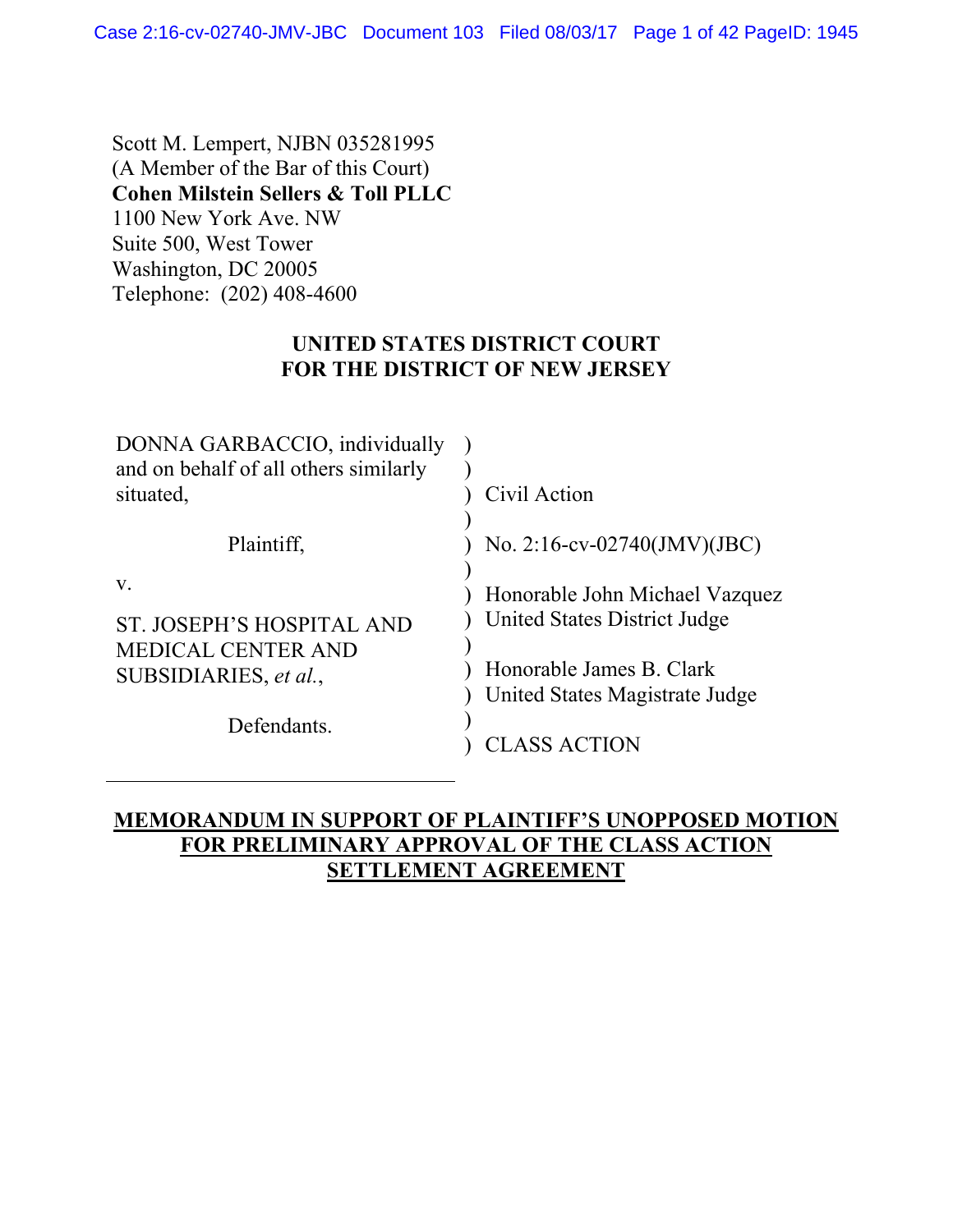# **TABLE OF CONTENTS**

# **Page**

| $\mathbf{I}$ . |                                                                                                                                                                                                                                                                                                                                                                                        |                   |
|----------------|----------------------------------------------------------------------------------------------------------------------------------------------------------------------------------------------------------------------------------------------------------------------------------------------------------------------------------------------------------------------------------------|-------------------|
| II.            | A.<br><b>B.</b><br>$C_{\cdot}$<br>1.<br>2.<br>3 <sub>1</sub><br>4.<br>5.<br>6.<br>7.<br>D.                                                                                                                                                                                                                                                                                             |                   |
| III.           |                                                                                                                                                                                                                                                                                                                                                                                        |                   |
| IV.            | THE SETTLEMENT WARRANTS PRELIMINARY APPROVAL 13<br>A.<br>The Parties Had Sufficient Knowledge Regarding the Claims<br>B.<br>$\mathcal{C}$ .<br>Interim Class Counsel Are Experienced in Similar Litigation 18<br>D.<br>Application of the Girsh Factors Shows That the Proposed<br>E.<br>Settlement Falls Within the Range of Reasonableness20                                         |                   |
| V.             | The Proposed Class Satisfies the Requirements of Rule 23(a)25<br>А.<br>The Proposed Class Satisfies the Requirements of Rule $23(b)(1)$<br>B<br>Individual actions would create inconsistent<br>1.<br>adjudications or be dispositive of the interests of absent<br>Defendants have acted on grounds generally applicable to<br>2.<br>the Class and relief for the Class as a whole is | .28<br>.28<br>.29 |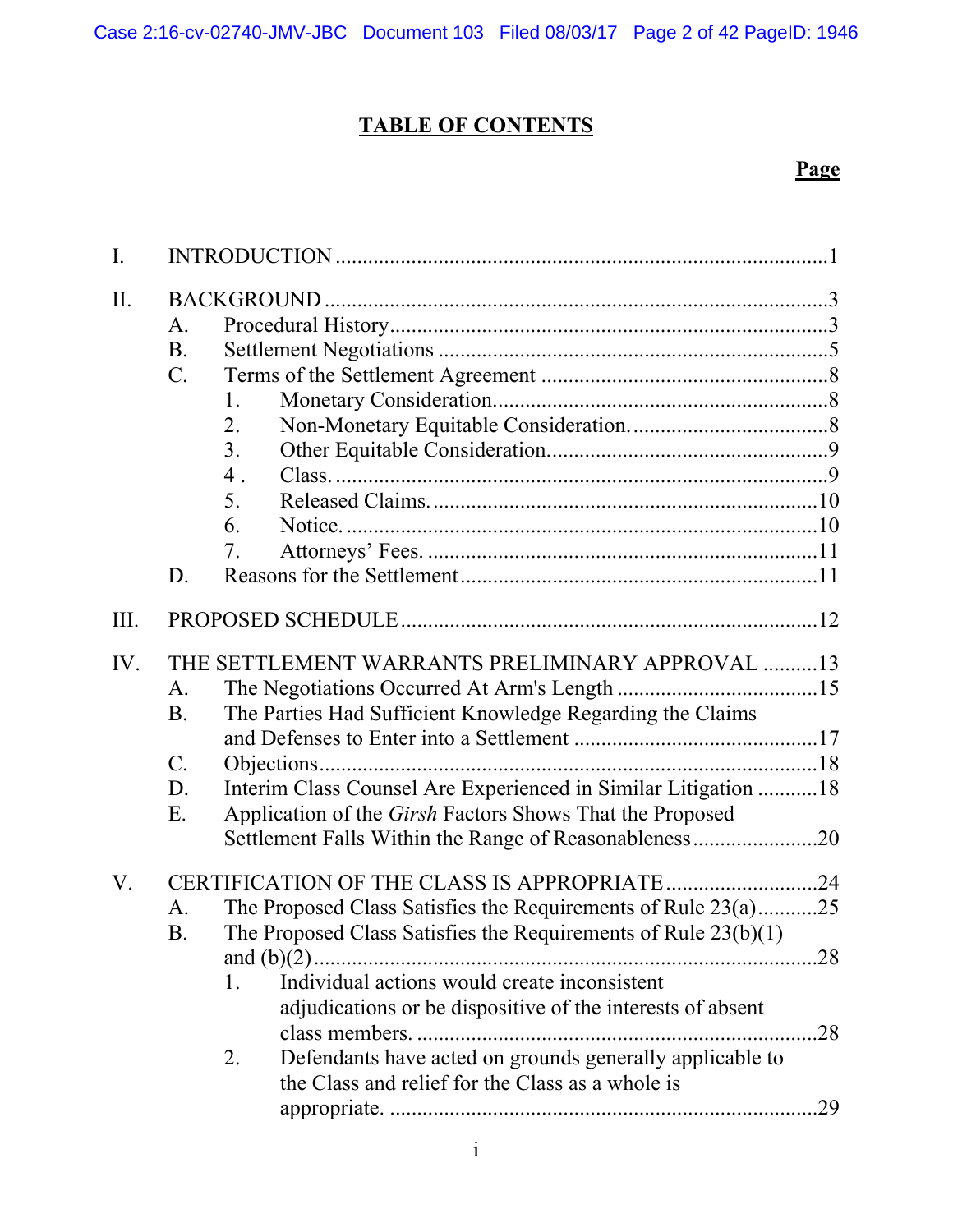# **TABLE OF CONTENTS**

# **Page**

|  | The Proposed Notice Satisfies Rules 23 and Due Process |  |
|--|--------------------------------------------------------|--|
|  |                                                        |  |
|  |                                                        |  |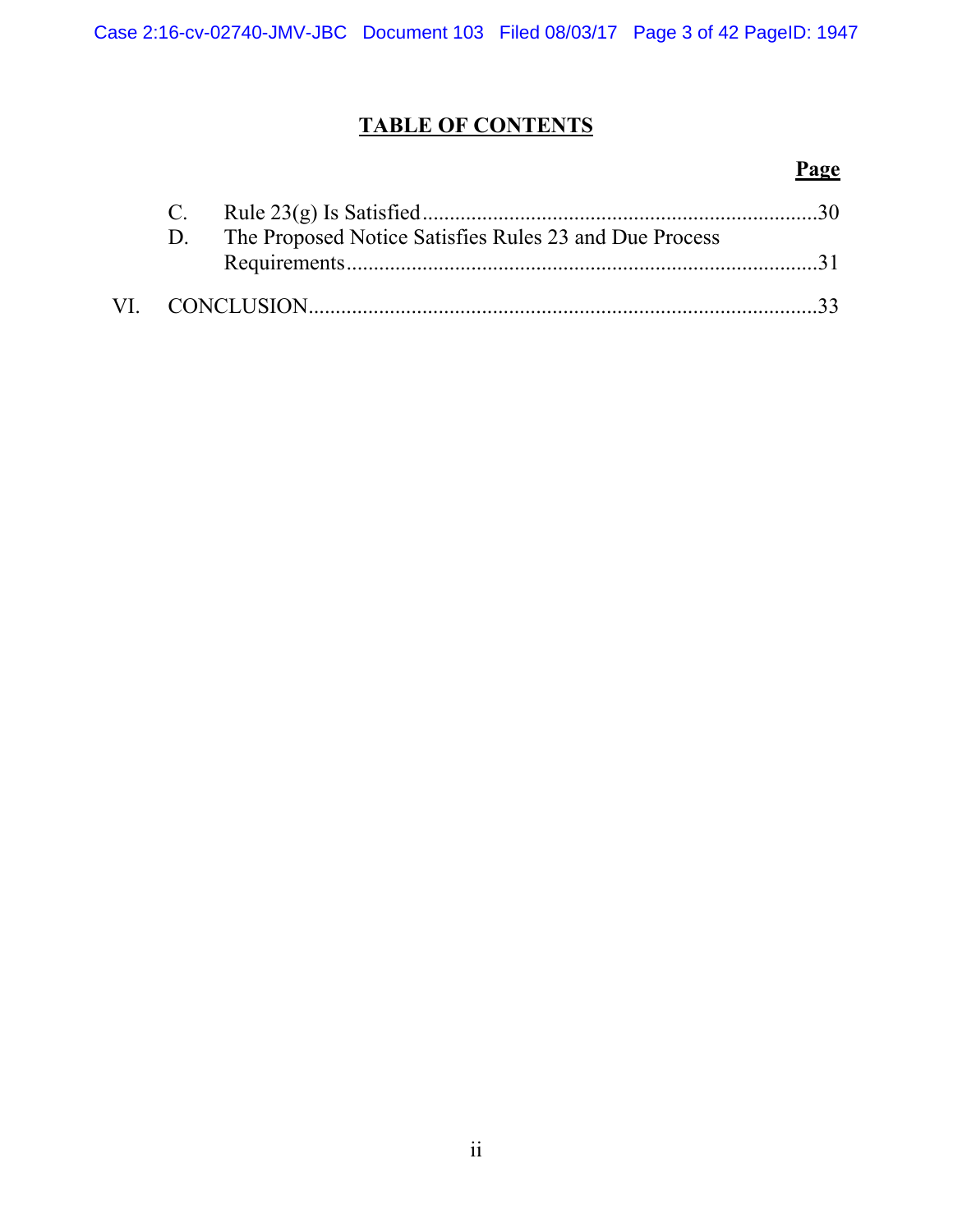Case 2:16-cv-02740-JMV-JBC Document 103 Filed 08/03/17 Page 4 of 42 PageID: 1948

# **TABLE OF AUTHORITIES**

# **Page(s)**

# **CASES**

| Advocate Health Care Network v. Stapleton,                                                        |  |
|---------------------------------------------------------------------------------------------------|--|
| In re Aetna UCR Litig.,<br>No. CIV.A. 07-3541, 2013 WL 4697994 (D.N.J. Aug. 30, 2013)16, 17       |  |
| Amchem Prods., Inc. v. Windsor,                                                                   |  |
| Banyai v. Mazur,                                                                                  |  |
| Berger v. Xerox Corp. Ret. Income Guarantee Plan,                                                 |  |
| Boyd v. Coventry Health Care Inc.,                                                                |  |
| Bredbenner v. Liberty Travel, Inc.,<br>09-905, 2011 WL 1344745 (D.N.J. Apr.8, 2011)16, 20, 22, 24 |  |
| Bvba v. Universal Travel Grp., No. CV 11-2164, 2017 WL 2734714,                                   |  |
| In re Corrugated Container Antitrust Litig.,                                                      |  |
| Curiale v. Lenox Grp., Inc.,                                                                      |  |
| Ehrheart v. Verizon Wireless,                                                                     |  |
| In re Gen. Motors Corp. Pick-Up Truck Fuel Tank Prod. Liab. Litig.,                               |  |
|                                                                                                   |  |
| In re Glob. Crossing Sec. & ERISA Litig., 225 F.R.D 436, 453                                      |  |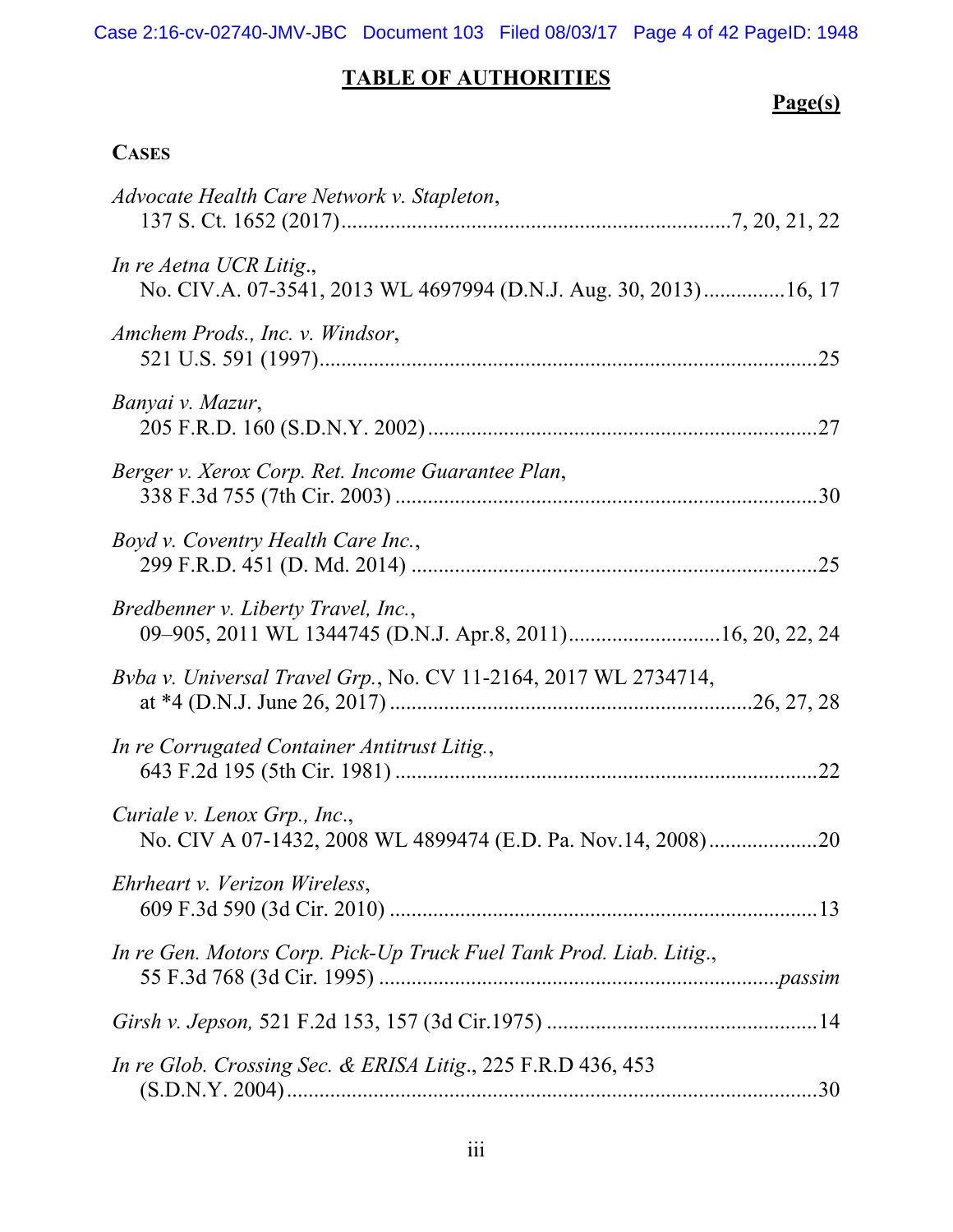# **TABLE OF AUTHORITIES**

|                                                                                                                    | Page(s) |
|--------------------------------------------------------------------------------------------------------------------|---------|
| Gregory v. McCabe, Weisberg & Conway, P.C.,<br>No. CIV. 13-6962 AMD, 2014 WL 2615534 (D.N.J. June 12,              |         |
| Griffith, et al. v. Providence Health & Servs., et al.,                                                            |         |
| Kolar v. Rite Aid Corp.,<br>No. CIV.A. 01-1229, 2003 WL 1257272 (E.D. Pa. Mar. 11, 2003) 27, 29                    |         |
| Lann, et al. v. Trinity Health Corp., et al.,                                                                      |         |
| Marchese v. Cablevision Sys. Corp.,<br>No. CV102190MCAMAH, 2016 WL 7228739 (D.N.J. Mar. 9,                         |         |
| Mass. Mut. Life Ins. Co. v. Russell,                                                                               |         |
| Mullane v. Cent. Hanover Bank & Tr. Co.,                                                                           |         |
| Mulroy v. Nat'l Water Main Cleaning Co. of New Jersey,<br>No. CIV.A. 12-3669 WJM, 2014 WL 7051778 (D.N.J. Dec. 12, |         |
| In re Mut. Funds Inv. Litig.,<br>MDL No. 1586, 2010 WL 2307568 (D. Md. May 19, 2010)30                             |         |
| In re Prudential Ins. Co. of Am. Sales Practices Litig.,                                                           |         |
| In re Schering Plough Corp. ERISA Litig.,                                                                          |         |
| In re Schering-Plough/Merck Merger Litig.,<br>No. CIVA09-CV-1099DMC, 2010 WL 1257722 (D.N.J. Mar. 26,              |         |
| Singleton v. First Student Mgmt. LLC,                                                                              |         |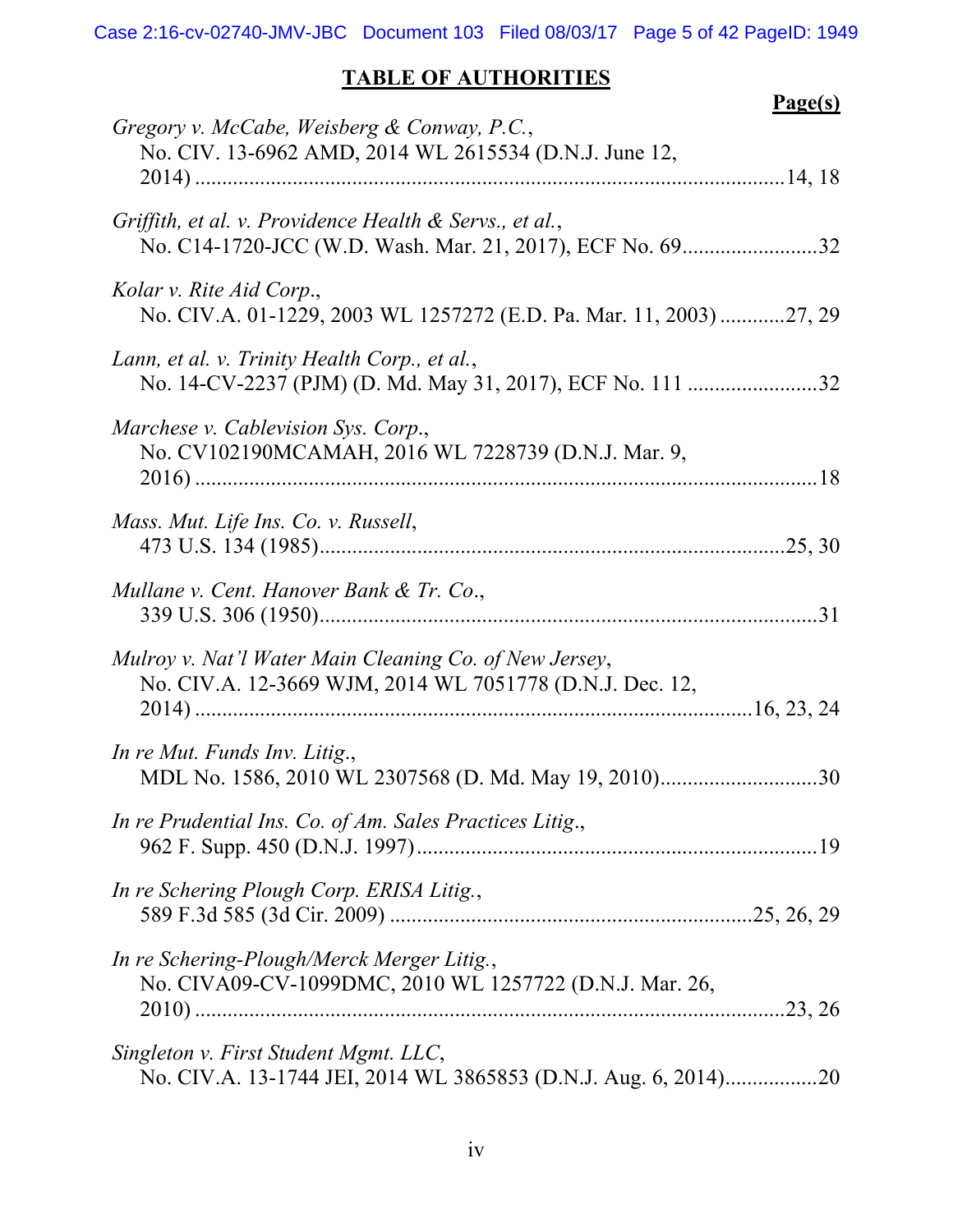# **TABLE OF AUTHORITIES**

|                                                                                               | Page(s) |
|-----------------------------------------------------------------------------------------------|---------|
| Skeen v. BMW of N. Am., LLC,<br>No. 2:13-CV-1531-WHW-CLW, 2016 WL 70817 (D.N.J. Jan. 6,       |         |
| Sowers v. Freightcar Am., Inc.,<br>No. CIV. A. 3:2007-201, 2008 WL 4949039 (W.D. Pa. Nov. 19, |         |
| Stewart v. Abraham,                                                                           |         |
| Sullivan v. DB Investments, Inc.,<br>No. CIV.A. 04-2819 SRC, 2008 WL 8747721 (D.N.J. May 22,  | .20     |
| Wachtel v. Health Net, Inc.,                                                                  |         |
| In re Warfarin Antitrust Litig.,                                                              |         |
| <b>STATUTES</b>                                                                               |         |
|                                                                                               |         |
|                                                                                               |         |
|                                                                                               |         |
| <b>OTHER AUTHORITIES</b>                                                                      |         |
|                                                                                               |         |
|                                                                                               |         |
|                                                                                               |         |
|                                                                                               |         |
|                                                                                               |         |
|                                                                                               |         |
|                                                                                               |         |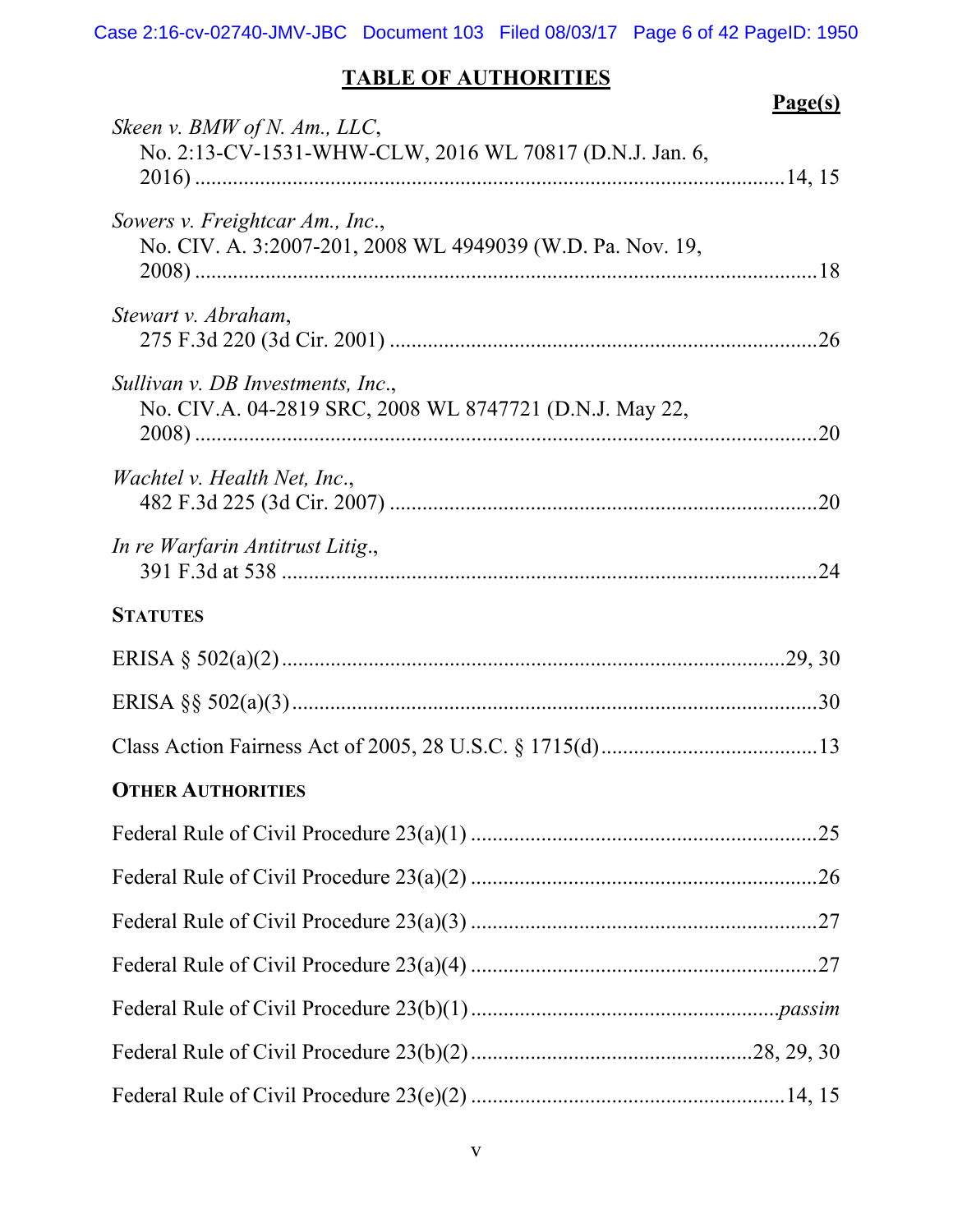Case 2:16-cv-02740-JMV-JBC Document 103 Filed 08/03/17 Page 7 of 42 PageID: 1951

# **TABLE OF AUTHORITIES**

|                                                                         | Page(s) |
|-------------------------------------------------------------------------|---------|
| Herbert Newberg & Alba Conte, <i>Newberg on Class Actions</i> §§ 13.44, |         |
| 6 James Wm. Moore et al., Moore's Federal Practice (3d ed. 1999)13, 17  |         |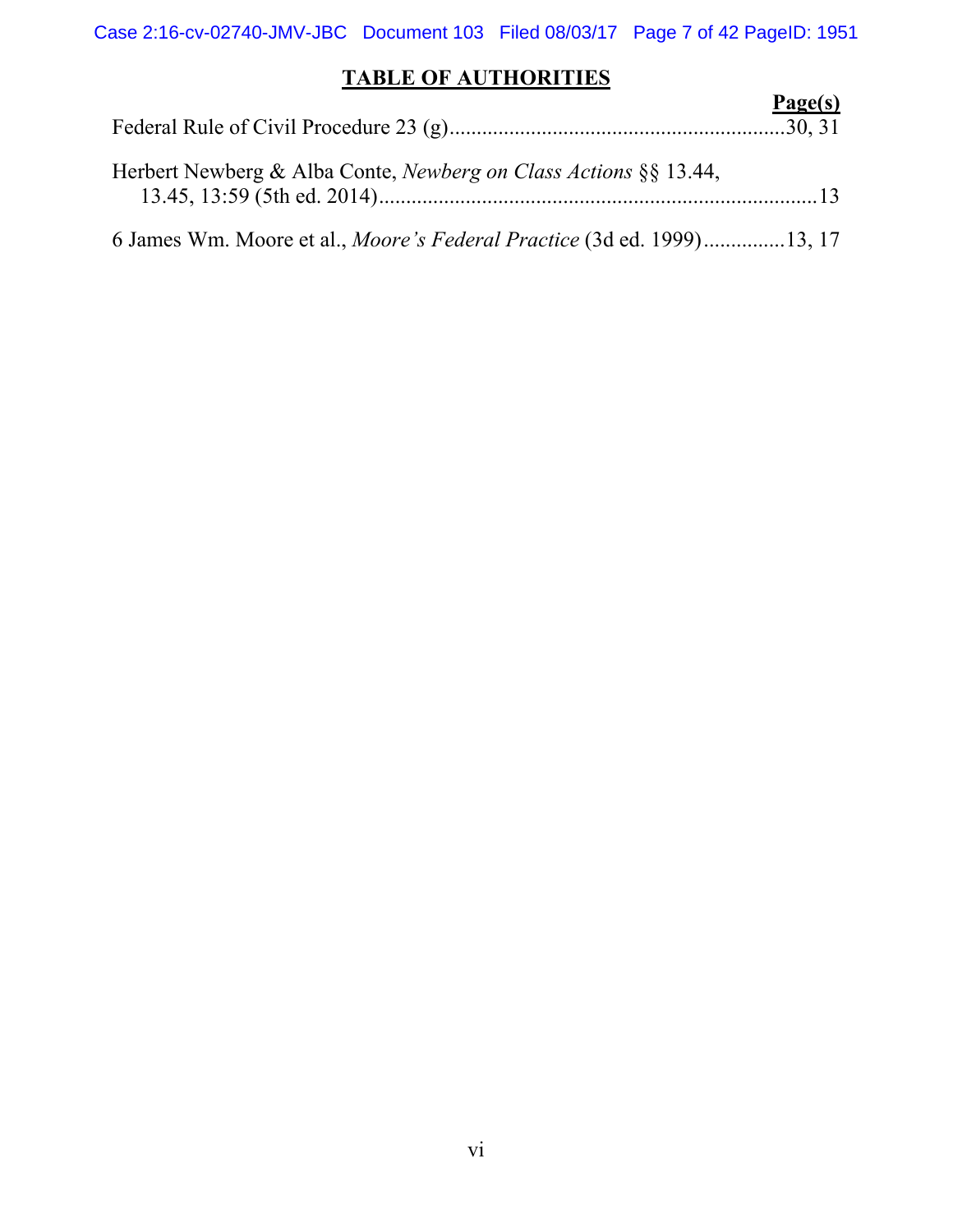Plaintiff Donna Garbaccio, by and through her attorneys, respectfully submits this memorandum in support of her Unopposed<sup>1</sup> Motion for Preliminary Approval of the Class Action Settlement Agreement ("Settlement" or "Settlement Agreement").<sup>2</sup> In this Motion, Plaintiff seeks an Order preliminarily approving the Settlement described herein; (2) preliminarily certifying the proposed Settlement Class pursuant to Federal Rules of Civil Procedure 23(b)(1) and/or 23(b)(2); (3) approving the form and method of Class Notice; and (4) setting a date and time for a hearing (the "Fairness Hearing") on final approval of the Settlement, payment of attorneys' fees and expenses, and incentive awards to the Named Plaintiffs.3

# **I. INTRODUCTION**

This proposed Settlement resolves all claims at issue in this consolidated

 $\frac{1}{1}$  $1$  Defendants agree with the relief sought in this Motion; however, Defendants do not join in and disagree with many of the averments stated in this pleading.

 $2^2$  A copy of the Settlement Agreement is attached as Exhibit 1 ("Ex. 1") to the Declaration of Karen L. Handorf ("Handorf Decl.") filed herewith. Capitalized terms not otherwise defined in this memorandum shall have the same meaning ascribed to them in the Settlement Agreement.

<sup>&</sup>lt;sup>3</sup> See Handorf Decl. at Ex. 2 ([Proposed] Order Preliminarily Approving the Settlement, Certifying the Class, Approving Notice to the Class, and Scheduling Final Approval Hearing ("Preliminary Approval Order")); Ex.3 Draft Notice of Proposed Settlement of ERISA Class Action Litigation, Settlement Fairness Hearing, and Motion for Attorneys' Fees and Reimbursement of Expenses ("Draft Class Notice"); and Ex. 4 [Proposed] Order and Final Judgment ("Final Approval Order").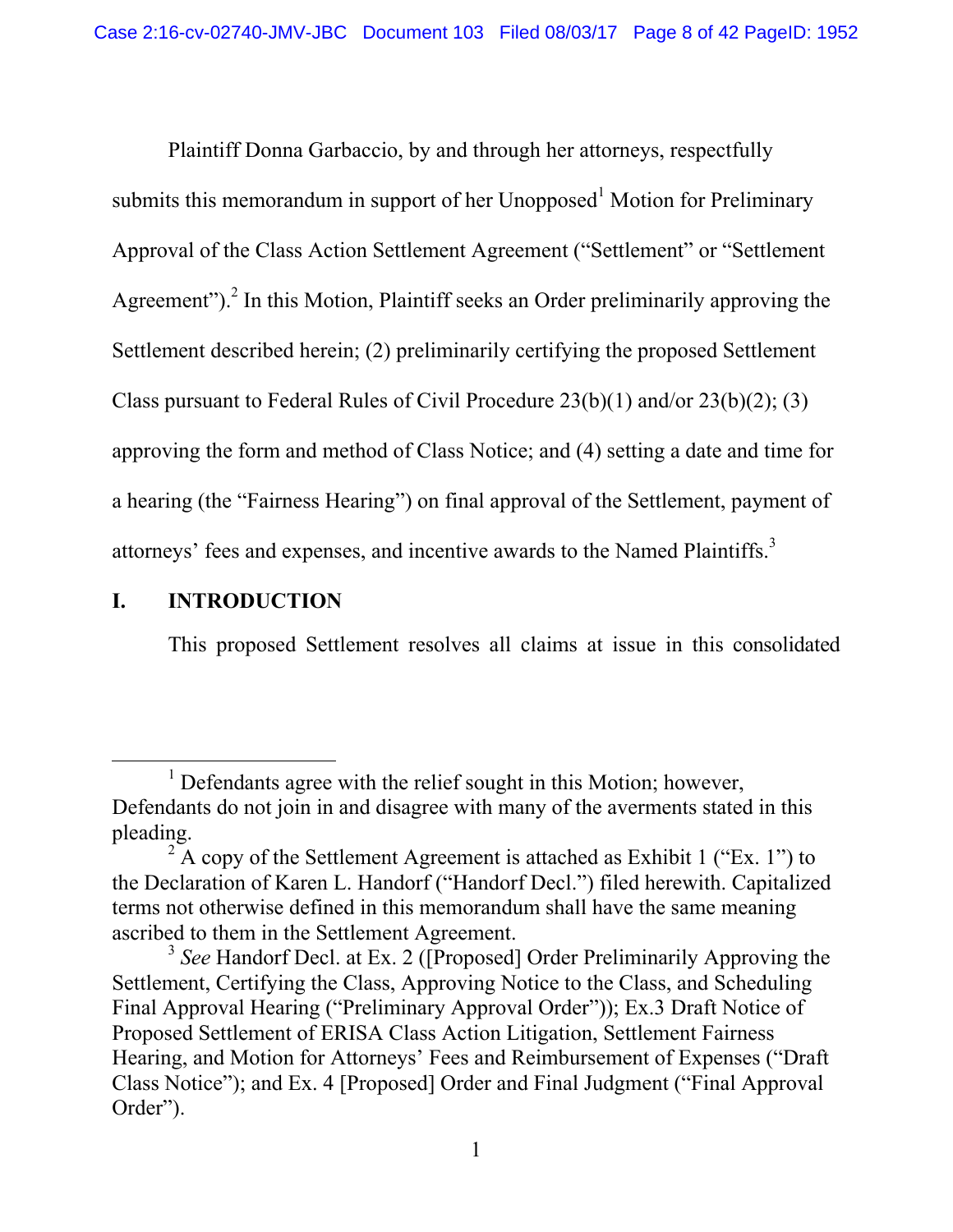class action (the "Litigation")<sup>4</sup> and binds all Parties to the Litigation, including Plaintiff Garbaccio, as well as the named plaintiffs in the *Barker* Action, Mary Lynne Barker, Anne Marie Dalio and Dorothy Flar (collectively, "Named Plaintiffs"<sup>5</sup>). Plaintiff alleges that St. Joseph's Healthcare System ("St. Joseph's") denied  $ERISA<sup>6</sup>$  protections to the participants and beneficiaries of the St. Joseph's Healthcare System Pension Plan ("Plan") by incorrectly claiming that the Plan qualifies as an ERISA-exempt "church plan." *See* 29 U.S.C. § 1002(33); Complaint, Dkt. 1. This proposed Settlement was reached after extensive legal and factual investigation, informal discovery and arm's-length negotiations supervised by a seasoned mediator. The Settlement is a highly favorable result for the proposed Settlement Class of participants and beneficiaries of the Plan, as it provides for a \$42.5 million contribution to the Plan, as well as a corporate

 <sup>4</sup> The Court consolidated Plaintiff Garbaccio's action with *Barker v. St. Joseph's Healthcare System, Inc*., No. 2:16-cv-02748 (D.N.J.) (the "*Barker* Action") on July 12, 2016. Dkt. 45.

<sup>&</sup>lt;sup>5</sup> A Master Consolidated Complaint would have listed Plaintiffs Garbaccio, Barker, Dalio, and Flar as Named Plaintiffs. However, because the Litigation did not progress to a stage where the filing of the contemplated Master Consolidated Complaint was appropriate, the operative pleading remains Plaintiff Garbaccio's complaint filed on May 13, 2016. Dkt. 1. Nonetheless, the proposed Settlement comprehensively resolves the claims of all Named Plaintiffs. Thus the term "Complaint," as used in the Settlement Agreement and in these motion papers, refers collectively to the complaint filed in the Garbaccio Action and to the complaint filed in the Barker Action. Accordingly, Plaintiff seeks herein to have all Named Plaintiffs appointed as Representatives of the proposed Class.

<sup>&</sup>lt;sup>6</sup> "ERISA" refers to the Employee Retirement Income Security Act of 1974, as amended, 29 U.S.C. § 1001, *et seq.*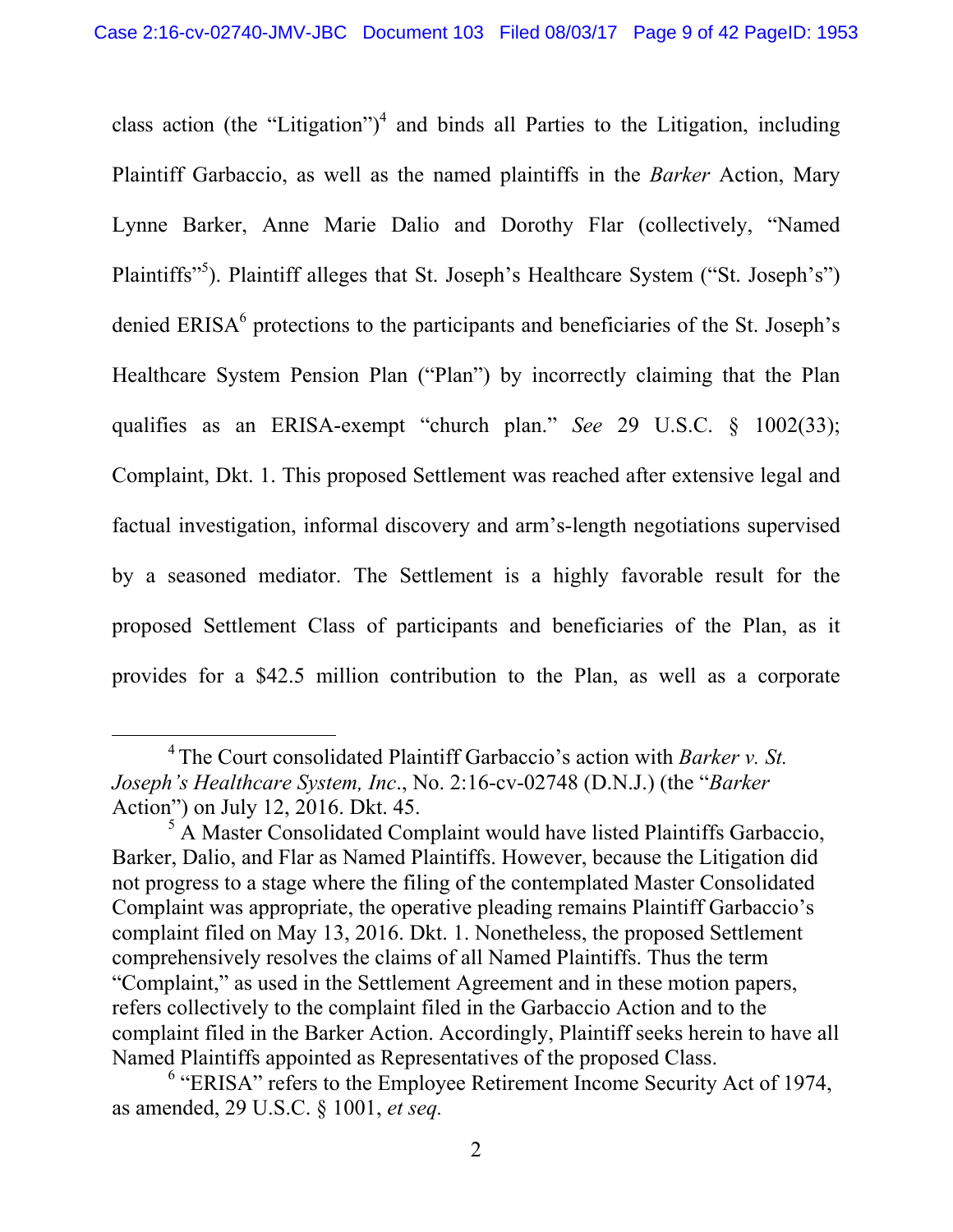guarantee of accrued benefits under the Plan for a period of seven years, significantly enhancing the retirement security of the members of the Settlement Class. The Settlement also provides certain protections which mimic some of ERISA's key provisions; these will enable Plan participants and beneficiaries to receive important notices and disclosures about the Plan and their benefits.

#### **II. BACKGROUND**

#### **A. Procedural History**

On May 13, 2016, Plaintiff Garbaccio filed a putative class action complaint against St. Joseph's – a large, non-profit healthcare provider – and various other defendants (collectively, Defendants) alleging violations of ERISA. Dkt. 1. Plaintiff Garbaccio was and is represented by Cohen Milstein Sellers &Toll PLLC ("Cohen Milstein"), and Keller Rohrback L.L.P. ("Keller Rohrback"). Three days after Plaintiff Garbaccio filed suit, a similar putative class action complaint was also filed in this District by the named plaintiffs in the Barker Action, represented by Kessler Topaz Metzler & Check, LLP and Izard, Kindall & Raabe, LLP. Both Plaintiff Garbaccio and the Barker Plaintiffs then filed competing motions, on each separate docket, to consolidate the action and to appoint lead plaintiff and lead counsel. *See* Dkt. 14 (Garbaccio's May 27, 2016 Motion), Dkt. 29 (*Barker* Plaintiffs' June 21, 2016 Motion). On July 12, 2016, the Court consolidated the actions on the *Garbaccio* docket, and ordered the counsel for Plaintiff Garbaccio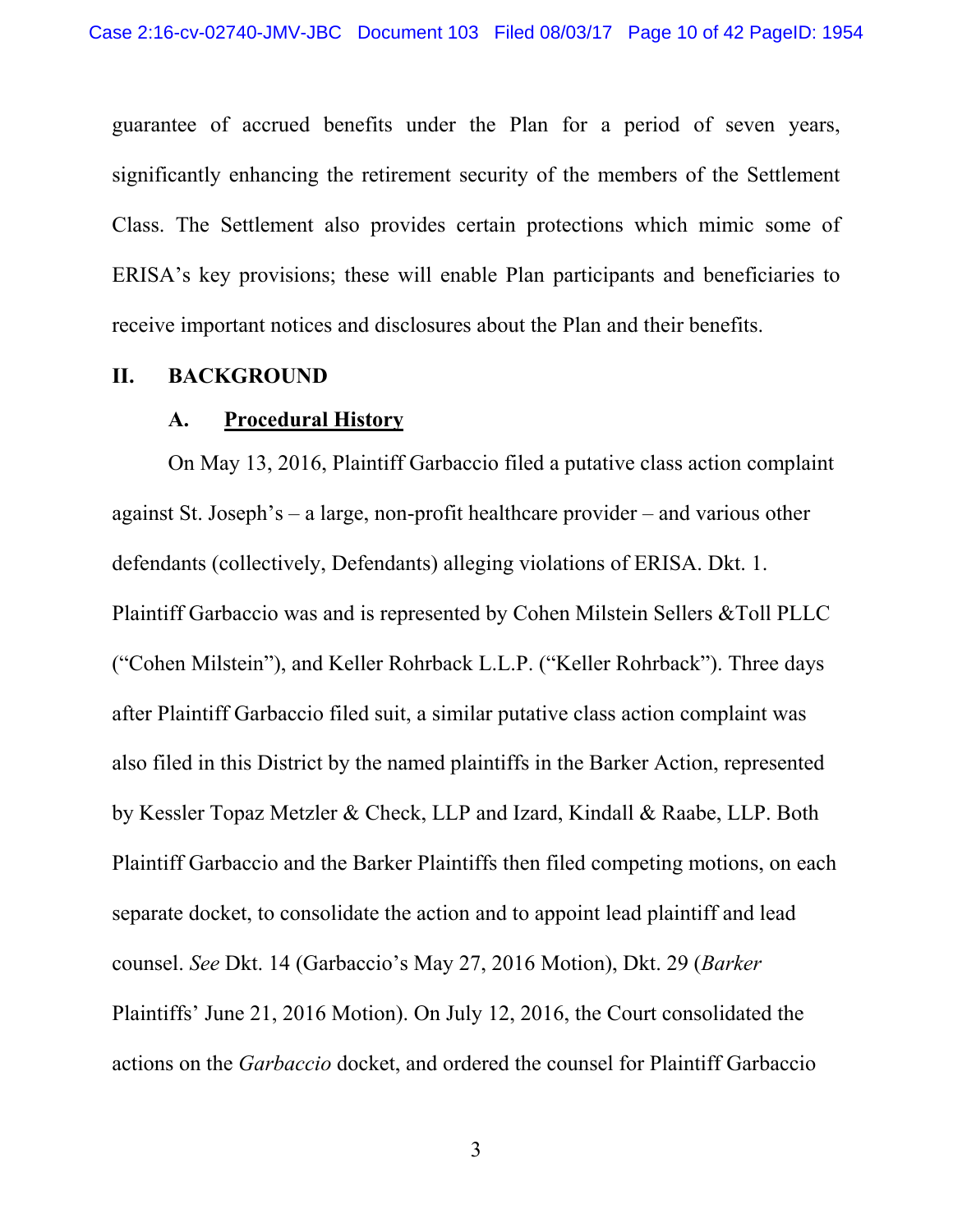and the *Barker* Plaintiffs to file a Master Consolidated Complaint. Dkt. 45.  $\P\P$  1, 6.<sup>7</sup> At the same time, the Court administratively terminated the competing motions to appoint lead plaintiff and interim lead counsel, with leave to re-file upon the filing of a Master Consolidated Complaint. *Id*. ¶ 6.

Counsel for Plaintiff Garbaccio and the *Barker* Plaintiffs then attempted in good faith to comply with the Court's July 12 Order, and to draft a Master Consolidated Complaint. However, Plaintiffs' respective counsel could not reach agreement on a pleading that satisfied both sets of counsel; accordingly, all Parties sought leave of Court to re-file the competing motions for lead plaintiff and lead counsel. Dkt. 60 ¶¶ 2-4. The Parties stipulated that after the Court appointed a lead plaintiff and lead counsel, they would move the Court to set a deadline to file a Master Consolidated Complaint. *Id*. The Court granted such leave on August 12, 2016. Thereafter, Plaintiff Garbaccio and the *Barker* Plaintiffs re-filed their respective motions for lead plaintiff and lead counsel. Dkt. 64 (Plaintiff Garbaccio's motion); Dkt. 70 (*Barker* Plaintiffs' motion).

On March 13, 2017, Magistrate Judge James B. Clark issued a Report and Recommendation that Cohen Milstein and Keller Rohrback be appointed Interim Lead Class Counsel. Dkt. 94. Judge Clark declined to recommend the appointment

 $\frac{1}{7}$  The Court administratively terminated the separate *Barker* Action on July 13, 2017.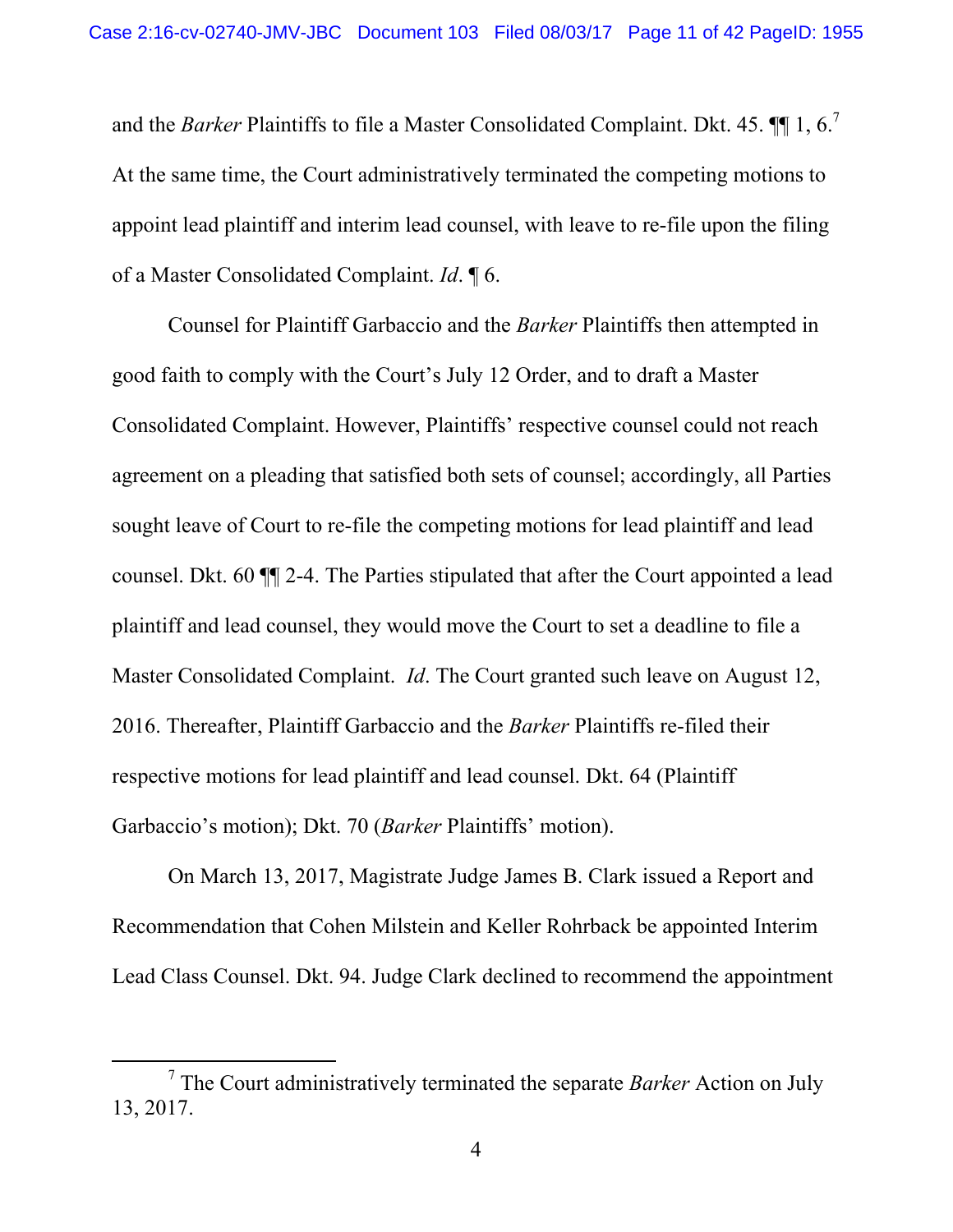of a lead plaintiff at that time *Id*. at 4-5. On March 29, 2017, this Court adopted Judge Clark's Report and Recommendation. Dkt. 96.

On May 2, 2017, Defendants advised the Court that the Parties had agreed to enter mediation, and requested a stay of proceedings to allow the settlement negotiation to proceed. Dkt. 97. The Court, on May 8, 2017, stayed and administratively terminated the Litigation pending mediation. Dkt. 98.

#### **B. Settlement Negotiations**

While the case was stayed, the Parties prepared for mediation facilitated by a well-respected third-party mediator, Robert Meyer, Esq. of JAMS, Inc. Mr. Meyer has substantial experience mediating cases involving ERISA and retirement plan issues, including cases involving the Church Plan exemption. Handorf Decl. ¶ 9. In advance of the mediation, both sides spoke with Mr. Meyer regarding their respective positions. *Id*. ¶ 10. Plaintiff supplied a draft term sheet to Defendants setting out the central terms they wanted to be covered in a potential settlement. *Id*. Defendants also produced to Plaintiff actuarial data regarding the Plan's funded status and participants. *Id*.

The negotiations involved one all-day, in-person mediation session on May 24, 2017, at Mr. Meyer's office in Los Angeles. Handorf Decl. ¶ 11. During this session, both sides exchanged proposals and counter-proposals concerning potential settlement terms. *Id*. ¶ 12. By the end of the all-day mediation, the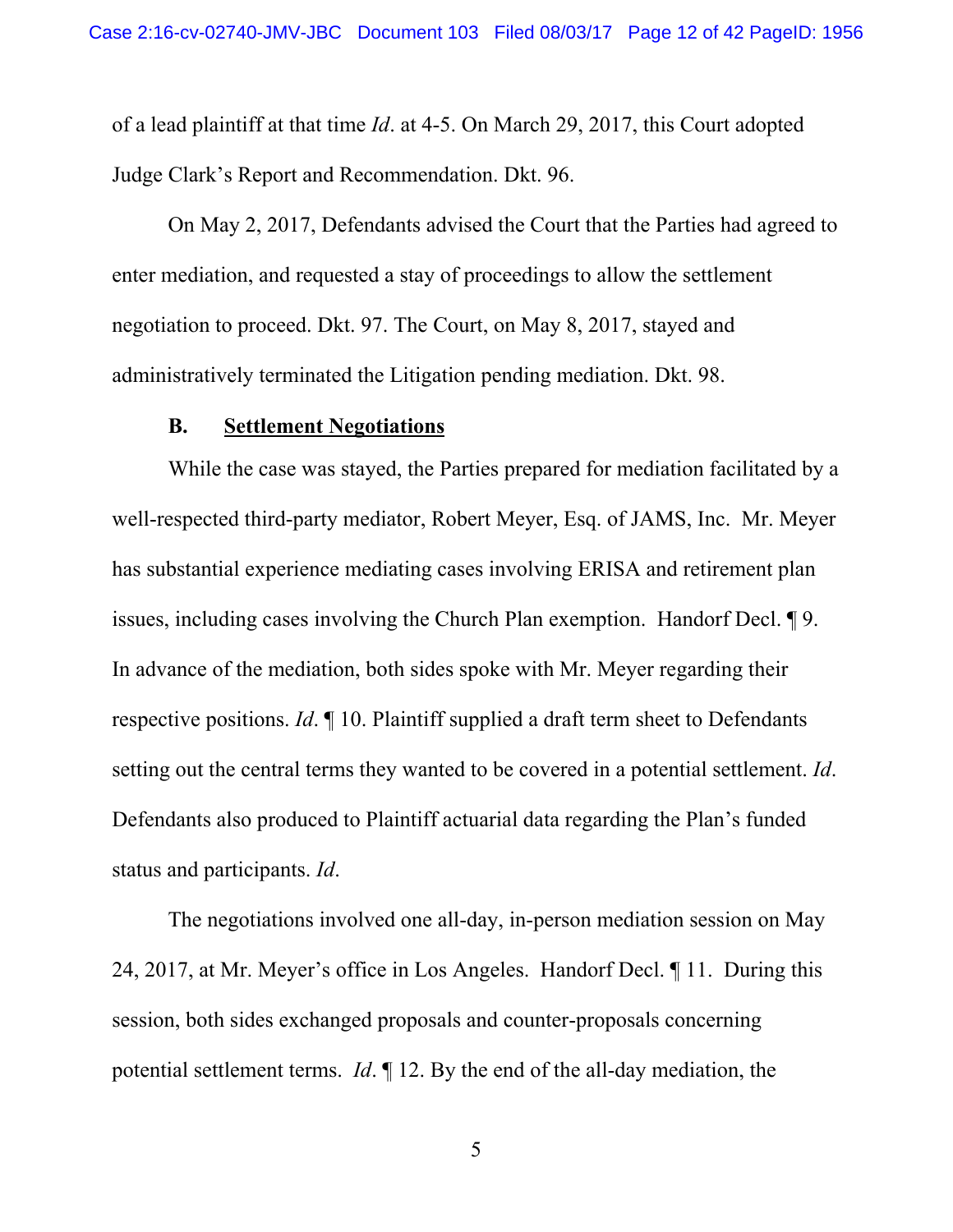Parties had reached an agreement to settle the case, and memorialized the key terms of that agreement in a preliminary "term sheet" dated May 24, 2017, with the mutual intention to further supplement that initial term sheet. *Id*. ¶ 13. Following the in-person mediation session, the Parties continued to negotiate regarding several additional aspects of the Settlement. *Id*. ¶ 14. The Parties subsequently agreed upon a supplemental term sheet on June 6, 2017 (the initial and the supplemental term sheet are hereinafter referred to collectively as the "Term Sheet"). $8$ 

The Parties notified the Court of the Settlement the next day. Joint Notice of Settlement, Dkt. No. 99. The Court, at the Parties' request, re-opened the case. Dkt. No. 100. The Parties continued to negotiate key parts of the Settlement Agreement after the term sheet was signed, with both sets of counsel zealously advocating for their clients, up until the Settlement Agreement was executed by both sides on July 20, 2017. Handorf Decl. ¶ 16, 19.

At the time of these negotiations, the United States Supreme Court was considering a set of three consolidated church plan cases that addressed the validity of one of Plaintiff's key theories here: whether a church plan must be established by a church in order to qualify for the statutory exemption. Following oral

 <sup>8</sup> <sup>8</sup> On July 5, 2016, the Parties also amended one paragraph of the term sheet; this amendment dealt only with the deadlines to execute the Settlement Agreement and to file the instant Motion. Handorf Decl. ¶ 15. The Parties advised the Court of this change in a Joint Supplemental Notice filed July 6, 2017. Dkt. No. 101.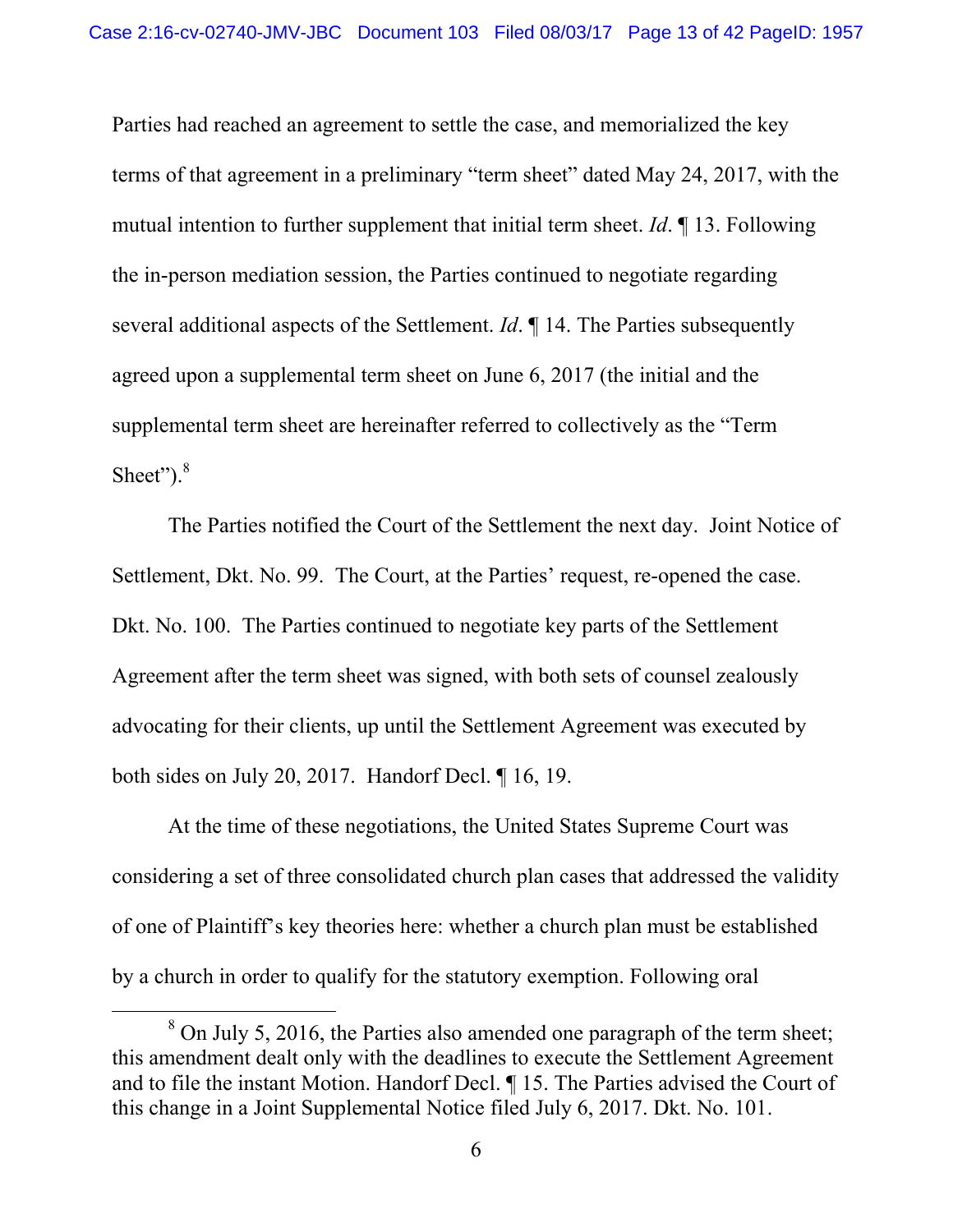argument in March of 2017, a decision out of the Supreme Court was pending as the Parties negotiated this Settlement in May and June of 2017. Therefore, the interpretation of the ERISA church plan provision – specifically, whether a church plan claiming an exemption from ERISA must be established by a church – was uncertain when the Parties negotiated the Settlement in late May. Just days after the Term Sheet was signed by all Parties, the Supreme Court issued its decision, holding that church plans need **not** be established by churches in order to qualify as ERISA-exempt plans. *Advocate Health Care Network v. Stapleton*, 137 S. Ct. 1652, 1663 (2017) (holding "a plan maintained by a principal-purpose organization therefore qualifies as a 'church plan,' regardless of who established it."). That decision effectively eliminated Plaintiff's argument here that only a church may establish a church plan. Though Plaintiff advances other strong arguments and theories not reached by the Supreme Court, it remains true that Plaintiff's case was negatively impacted by the Supreme Court's decision. This Settlement is particularly favorable for the proposed class, in light of this uncertain and highstakes backdrop.

The Settlement Agreement now before the Court is a detailed, comprehensive agreement based on the term sheet. Handorf Decl. ¶ 19. It is the result of lengthy and contentious arm's-length negotiations between the Parties and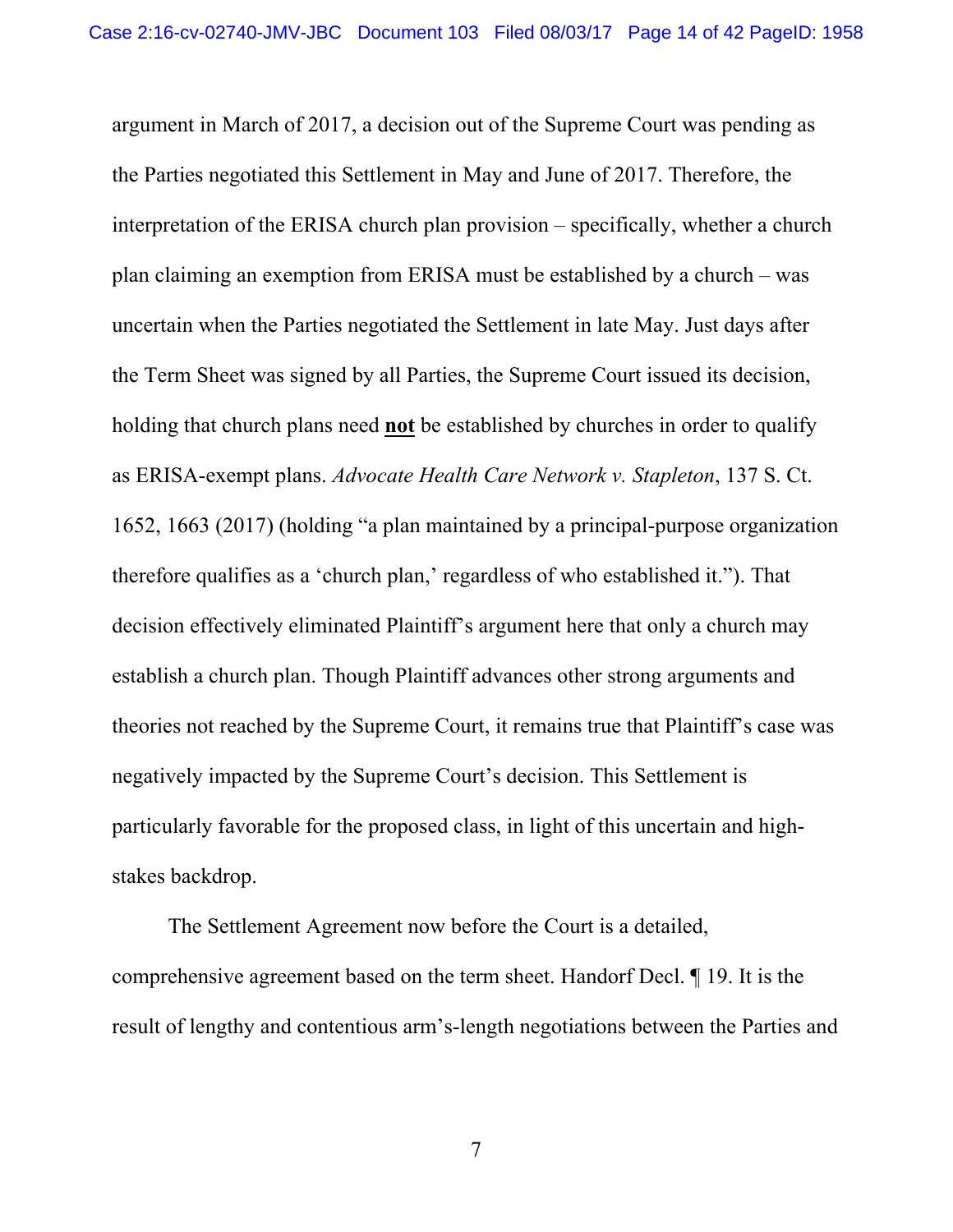facilitated by a mediator. The Settlement negotiation process was thorough, adversarial, and professional. *Id*. ¶ 20.

#### **C. Terms of the Settlement Agreement**

The following summarizes the principal terms of the Settlement. *See also* Handorf Decl. ¶ 3, Ex. 1 (Settlement Agreement).

## **1. Monetary Consideration.**

This Settlement provides substantial monetary consideration which will improve the retirement security of all Plan participants and beneficiaries. Specifically, pursuant to the proposed Settlement, Defendants agreed to contribute \$42.5 million to the Plan by September 20, 2017. Settlement Agreement at 7.1.1 – 7.1.2. In fact, Defendants have already contributed that amount, *plus an additional \$2.5 million*, for a total of \$45 million. Handorf Decl. ¶ 22. This is a very significant sum. Based on Interim Class Counsel's investigation, this amount will reduce – more precisely, has already reduced – the underfunding of the Plan by approximately 50%, and it will do so in one fell swoop. Handorf Decl. ¶ 21. As a result of the Litigation, the Plan today is in a vastly improved funded position, and the accrued pension benefits of the Plan's participants are substantially more secure. *Id.*

#### **2. Non-Monetary Equitable Consideration.**

In addition to monetary consideration, under the Settlement St. Joseph's also guarantees that, for a period of seven years commencing after the Settlement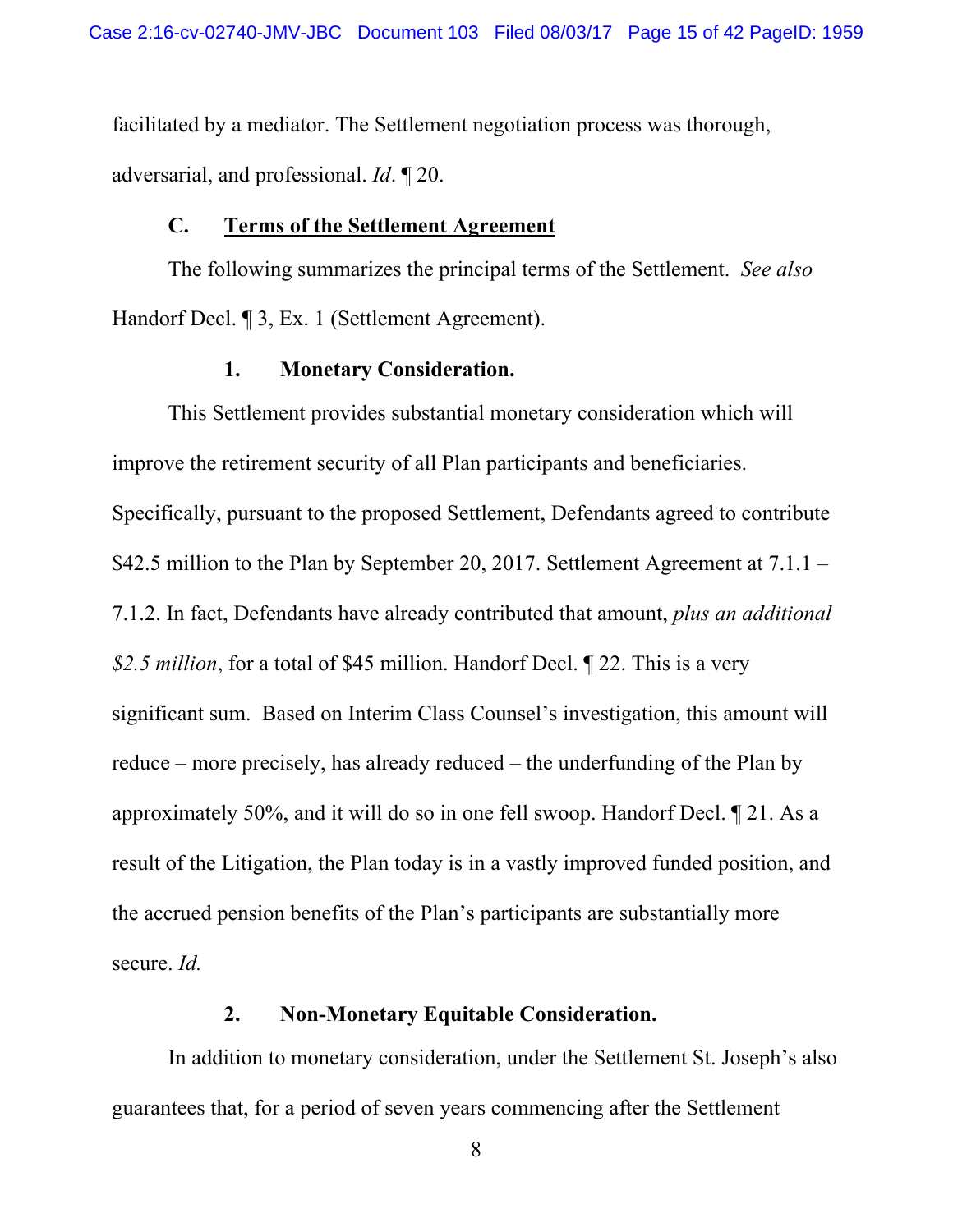Agreement becomes final, if the assets in the Plan's trust are ever insufficient to pay accrued benefits, St. Joseph's will make contributions to the trust fund sufficient to pay participants' accrued benefits as defined by the terms of the Plan as benefits become due. Settlement Agreement ¶ 8.1. The Settlement Agreement also provides that for seven years, any amendment or termination of the Plan cannot reduce participants' accrued benefits as defined in the Plan document. Settlement Agreement ¶ 8.4. Likewise, for the next seven years, if the Plan is ever merged with or into another plan, participants will be entitled to the same or greater accrued benefits under the terms of the Plan than they were before the merger. Settlement Agreement ¶ 8.2.

#### **3. Other Equitable Consideration.**

The Settlement also includes equitable provisions which mimic certain provisions of ERISA concerning plan administration, summary plan descriptions, notices (annual summaries, pension benefits statements, current benefit values), and the Plan's claim review procedure. These provisions also are in place for the next seven years. Settlement Agreement ¶¶ 8.5.1 – 8.5.4.

#### **4 . Class.**

The Settlement contemplates that the Court will certify a non-opt-out class under Federal Rule of Civil Procedure 23(b)(1) and/or (b)(2). Settlement Agreement ¶ 2.2.2. The Settlement Class is defined as: All present and former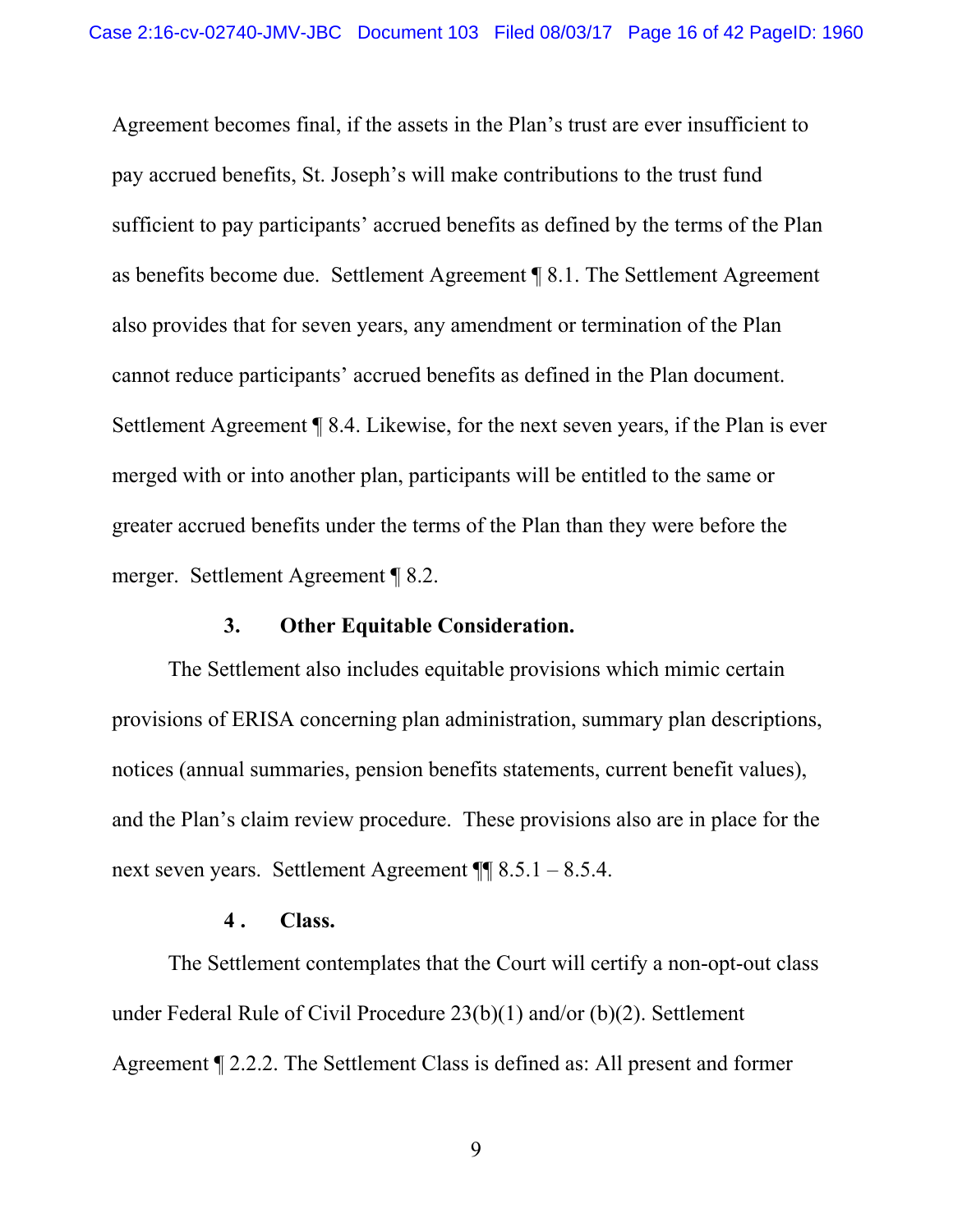participants (vested or non-vested) or beneficiaries of the Plan as of the Effective Date of Settlement.

#### **5. Released Claims.**

Section 3 of the Settlement Agreement defines Released Claims as claims brought by Plaintiffs, or claims that could have been asserted by Plaintiffs based upon the allegations in the Litigation. However, the Released Claims definition contains a significant carve-out, providing that Defendants will not be released from any ERISA claim with respect to the Plan should one of the following events occur: (i) the Internal Revenue Service rules that the Plan does not qualify as a Church Plan; (ii) St. Joseph's, as the Plan sponsor, elects for the Plan to be covered by ERISA; (iii) a court of law issues a definitive ruling that the Plan is not a Church Plan; (iv) the Roman Catholic Church ceases to claim any association with the Plan sponsor; or (v) an amendment to ERISA is enacted and becomes effective as a law of the United States eliminating the Church Plan exemption. Settlement Agreement  $\P$  3.1.5 – 3.1.9. In the event that any of these five situations occur, Class members retain claims for prospective relief that may arise under ERISA with respect to the Plan.

### **6. Notice.**

The draft [Proposed] Preliminary Approval Order, attached as Exhibit 2 to the Handorf Declaration, provides for the following notices: (a) a mailed Class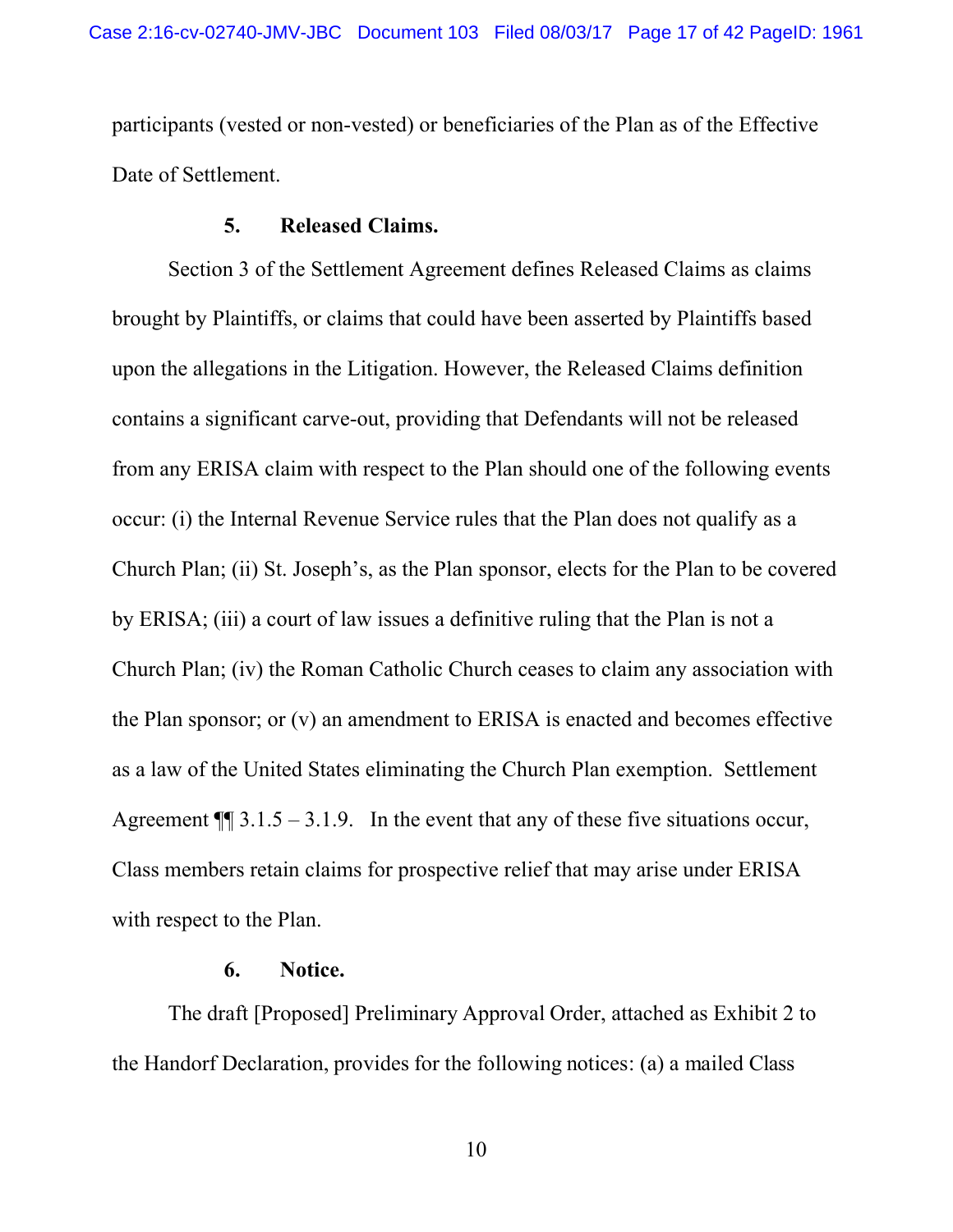Notice, to be mailed to the last known address of members of the Settlement Class; and (b) internet publication of the Settlement Agreement and Class Notice at www.cohenmilstein.com/saintjosephs-settlement and http://www.kellersettlements.com/. Settlement Agreement ¶¶ 2.2.3 – 2.2.4. Interim Class Counsel will pay the cost for the Class Notice program, up to \$50,000, and St. Joseph's will pay any amount in excess of \$50,000. *See* Handorf Decl. at Ex. 2 (Preliminary Approval Order), Ex. 3 (Draft Class Notice); *see also* Settlement Agreement ¶ 2.2.3.

## **7. Attorneys' Fees.**

By separate application to be filed prior to the Fairness Hearing, Class Counsel will seek an award of attorneys' fees, expenses and incentive awards for Named Plaintiffs, in a total amount not to exceed \$2.5 million. Settlement Agreement ¶ 7.1.3. The Settlement Class shall be notified of these details in the Class Notice. The attorneys' fees, expenses and incentive awards for Named Plaintiffs, if awarded, are in addition to the monetary recovery for the Class under the Settlement terms (*i.e.*, the maximum \$2.5 million payment will not reduce the \$42.5 million contributions to the Plan). *Id*.

### **D. Reasons for the Settlement**

Plaintiff has entered into the Settlement with an understanding of the strengths and weaknesses of her claims. This understanding is based on: (1)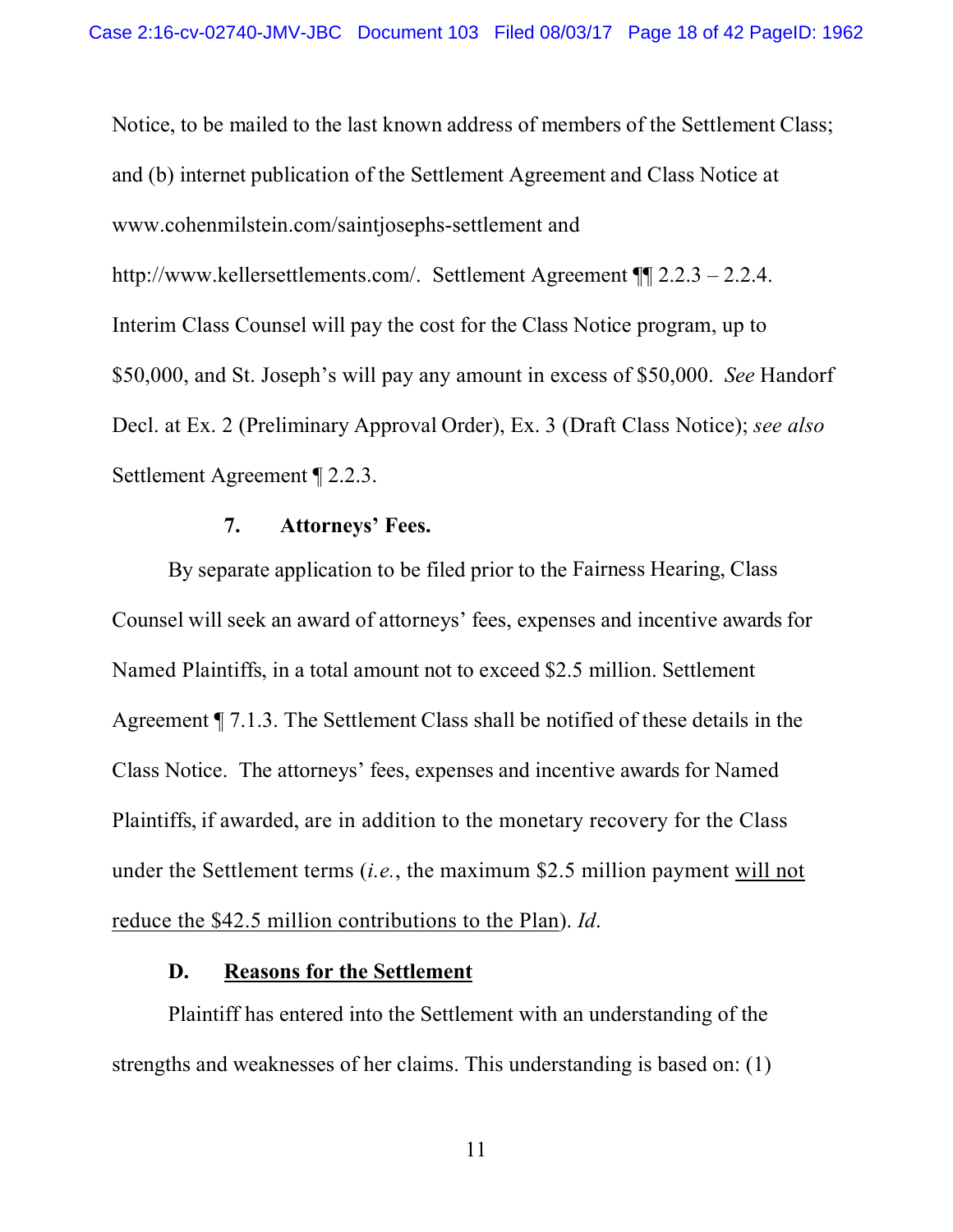investigation and research regarding St. Joseph's Healthcare System and the Plan; (2) the Plan documents and actuarial reports produced during the mediation process; (3) the likelihood that Plaintiff would prevail at trial; (4) the range of possible recovery; (5) the substantial complexity, expense, and duration of litigation necessary to prosecute this action through trial, post-trial motions, and likely appeal, and the significant uncertainties in predicting the outcome of this complex litigation; and (6) Defendants' determination to fight and contest every aspect of this case. Having undertaken this analysis, Interim Class Counsel and Plaintiff have concluded that the Settlement is fair, reasonable, and adequate, and should be presented to the Court for approval. Moreover, the fact that the Supreme Court rejected one of Plaintiff's primary legal arguments in a related case, serves only to bolster the strength of the Settlement achieved here for Plan participants.

| Event                                                                                                                                    | <b>Time for Compliance</b>                               |
|------------------------------------------------------------------------------------------------------------------------------------------|----------------------------------------------------------|
| Deadline for CAFA Notice                                                                                                                 | 10 days after entry of the<br>Preliminary Approval Order |
| Deadline for mailing of Class Notice and<br>posting Class Notice to settlement<br>websites                                               | 30 days after entry of the<br>Preliminary Approval Order |
| Deadline for filing Plaintiff's motions for<br>final approval, attorneys' fees and expenses,<br>and incentive awards to Named Plaintiffs | 45 days prior to the proposed<br><b>Fairness Hearing</b> |
| Deadline for the Settlement Class to comment<br>upon or object to the proposed Settlement                                                | 28 days prior to the proposed<br><b>Fairness Hearing</b> |

# **III. PROPOSED SCHEDULE**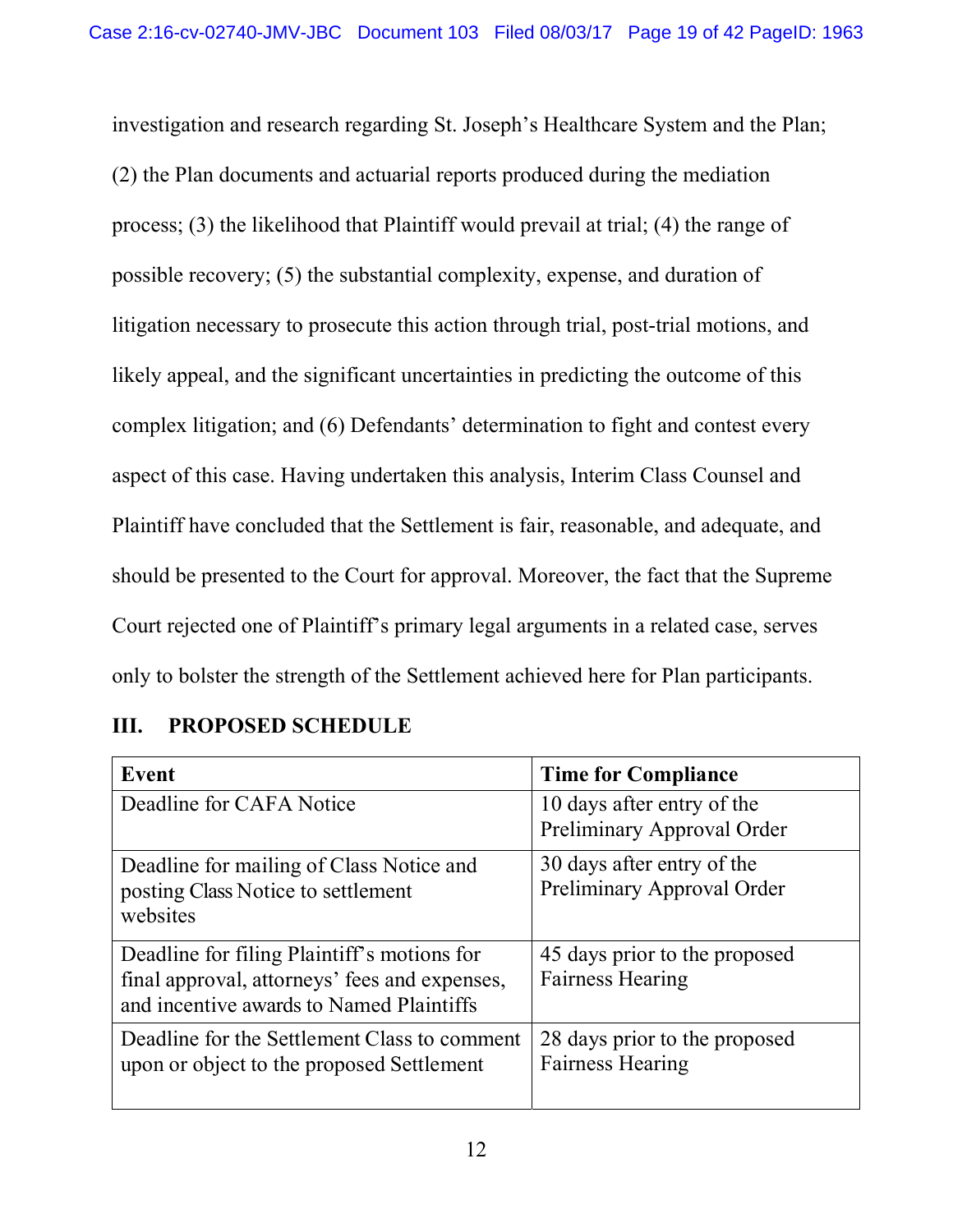| Deadline for filing Plaintiff's reply in support<br>of motions for final approval, attorneys' fees<br>and expenses, and Incentive Awards to<br>Plaintiffs, and for the Parties to respond to<br>any comments or objections | 7 days prior to the proposed<br><b>Fairness Hearing</b>                               |
|----------------------------------------------------------------------------------------------------------------------------------------------------------------------------------------------------------------------------|---------------------------------------------------------------------------------------|
| Proposed Fairness Hearing                                                                                                                                                                                                  | No sooner than 100 days after entry<br>of the Preliminary Approval Order <sup>9</sup> |

# **IV. THE SETTLEMENT WARRANTS PRELIMINARY APPROVAL**

Class action settlements require district court approval. The Third Circuit has a "strong policy in favor of class action settlement," because settlements "promote the amicable resolution of disputes and lighten the increasing load of litigation faced by the federal courts." *Ehrheart v. Verizon Wireless*, 609 F.3d 590, 595 (3d Cir. 2010); *see also In re Gen. Motors Corp. Pick-Up Truck Fuel Tank Prod. Liab. Litig*., 55 F.3d 768, 784 (3d Cir. 1995) ("*GM Trucks*") ("The law favors settlement, particularly in class actions and other complex cases where substantial judicial resources can be conserved by avoiding formal litigation."<sup>10</sup>

 $\frac{1}{9}$  $9$  Pursuant to the U.S. Class Action Fairness Act of 2005, at 28 U.S.C. § 1715(d), the date of the Fairness Hearing must be at least 90 days after notices are served on the appropriate state and federal officials.

<sup>10 6</sup> James Wm. Moore et al., *Moore's Federal Practice* (3d ed. 1999); *Manual for Complex Litigation* (THIRD) § 30.42 (1995); Herbert Newberg & Alba Conte, *Newberg on Class Actions* § 13.44 (5th ed. 2014) ("The law favors settlement, particularly in class actions and other complex cases where substantial resources can be conserved by avoiding lengthy trials and appeals.") and *Newberg on Class Actions* § 13:45 ("[A] court will presume that a proposed class action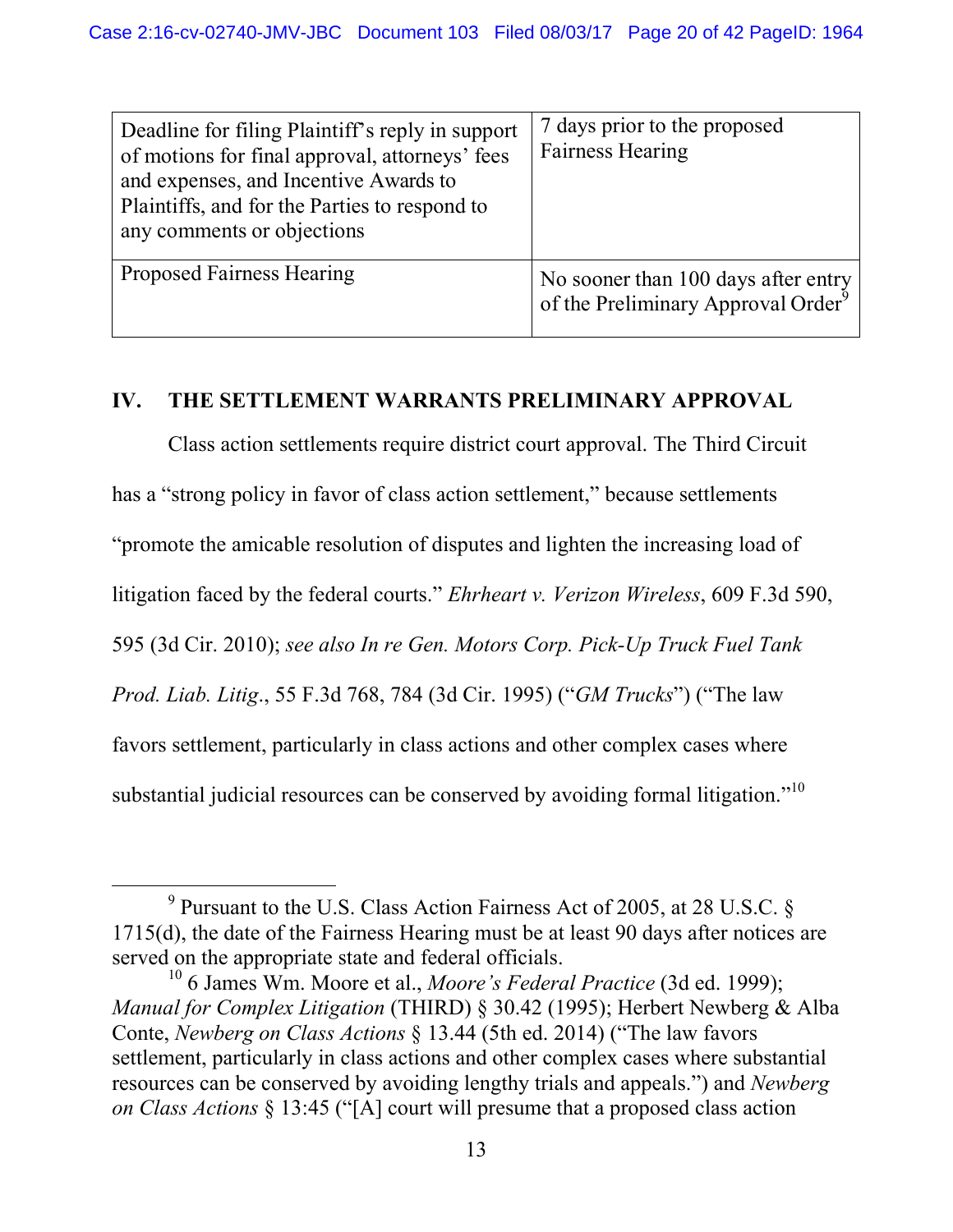Courts must review any proposed settlement of a class action to determine whether it is "fair, reasonable, and adequate." Fed. R. Civ. P. 23(e)(2). The court reviews proposed class settlements in two stages. The first stage is preliminary approval, which "is granted unless the proposed settlement is obviously deficient." *Skeen v. BMW of N. Am., LLC*, No. 2:13-CV-1531-WHW-CLW, 2016 WL 70817, at \*4 (D.N.J. Jan. 6, 2016); *Gregory v. McCabe, Weisberg & Conway, P.C.,* No. CIV. 13-6962 AMD, 2014 WL 2615534, at \*7 (D.N.J. June 12, 2014) **(**granting preliminary approval after examining "whether the proposed settlement demonstrates obvious deficiencies and whether the settlement falls within the range of reason.") (internal citation omitted). In the second stage, after the class notice is issued, a court will hold a final fairness hearing. The Third Circuit has adopted a nine-factor test outlined in the *Girsh v. Jepson* case to evaluate whether a settlement is sufficiently "fair, reasonable, and adequate" for final approval. 521 F.2d 153, 157 (3d Cir.1975).<sup>11</sup> If, after the application of the *Girsh* factors, a court concludes that a proposed settlement is "fair, reasonable, and adequate," it will

 $\overline{a}$ 

settlement is fair when certain factors are present, particularly evidence that the settlement is the product of arms-length negotiation, untainted by collusion.").

<sup>&</sup>lt;sup>11</sup> The *Girsh* factors are (1) the complexity and duration of the litigation; (2) the reaction of the class to the settlement; (3) the stage of the proceedings; (4) the risks of establishing liability; (5) the risks of establishing damages; (6) the risks of maintaining a class action; (7) the ability of the defendants to withstand a greater judgment; (8) the range of reasonableness of the settlement in light of the best recovery; and (9) the range of reasonableness of the settlement in light of all the attendant risks of litigation. 521 F.2d at 157.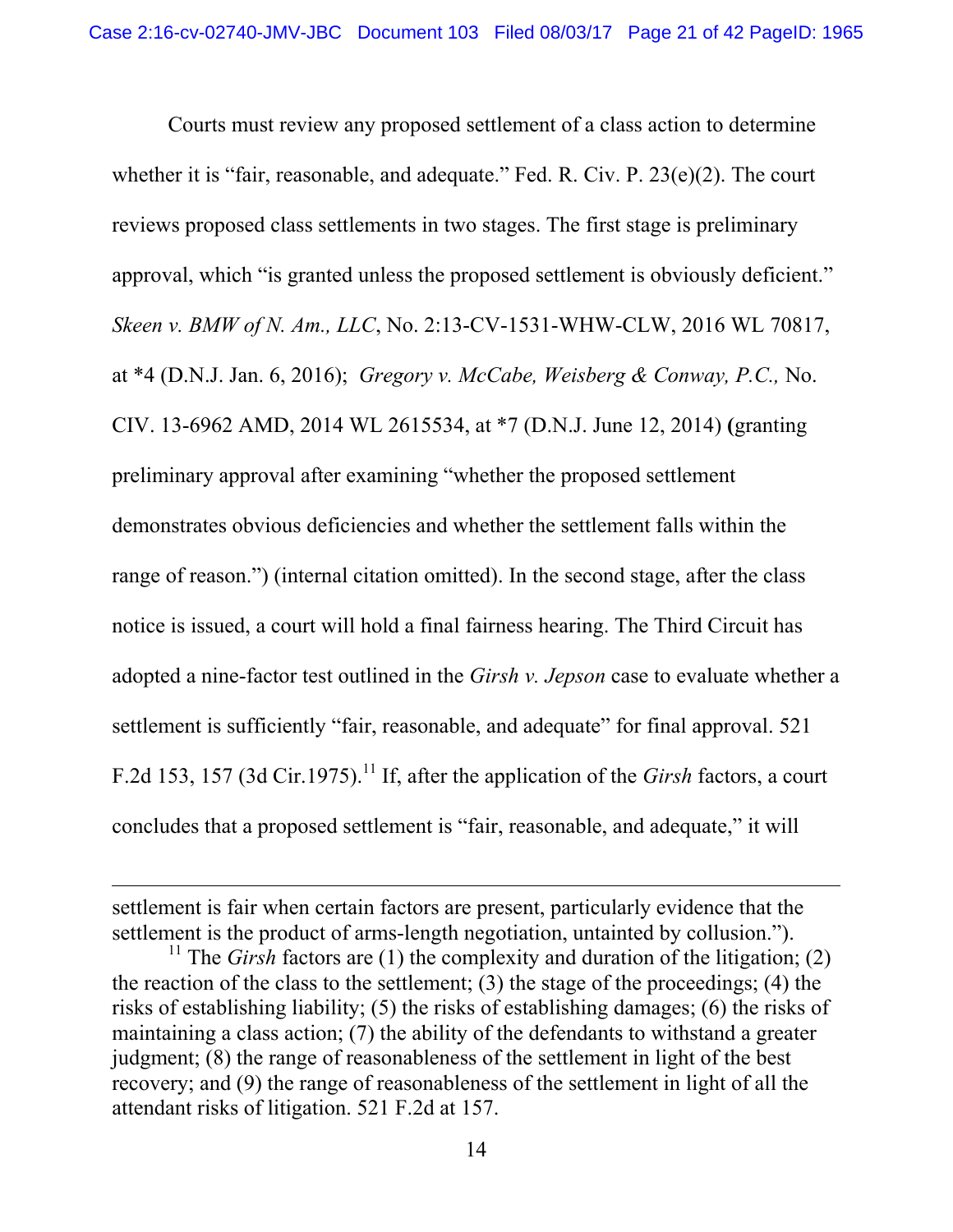finally approve the settlement. Fed. R. Civ. P. 23(e)(2); *Skeen*, 2016 WL 70817, at  $*_{4}$ .

In conducting the preliminary approval inquiry, courts in the Third Circuit examine: (1) whether the settlement negotiations took place at arm's length; (2) whether sufficient discovery supports the proposed settlement; (3) the breadth of the settlement proponents' experience and expertise in similar litigation; and (4) the quantity of proposed class objections, if any. *GM Trucks*, 55 F.3d at 785 (citation omitted); *Skeen*, 16 WL 70817, at \*4 (citing *GM Trucks*). If those factors are met, an "initial presumption of fairness" is established sufficient to warrant preliminary approval of the settlement and conditional certification of the class. *GM Trucks*, 55 F.3d at 785.

#### **A. The Negotiations Occurred At Arm's Length**

There is no dispute here that the proposed Settlement is the product of extensive, arm's-length negotiations. As noted above, the Parties negotiated this settlement over the course of nearly three months with the assistance of a highlyregarded, experienced JAMS mediator, Robert Meyer. Mr. Meyer has mediated many ERISA and retirement plan cases, including cases contesting the applicability of the church plan exception. Handorf Decl. ¶ 9. The negotiations were adversarial and thorough, and occurred between experienced attorneys wellversed in class action litigation, litigation concerning the ERISA "church plan"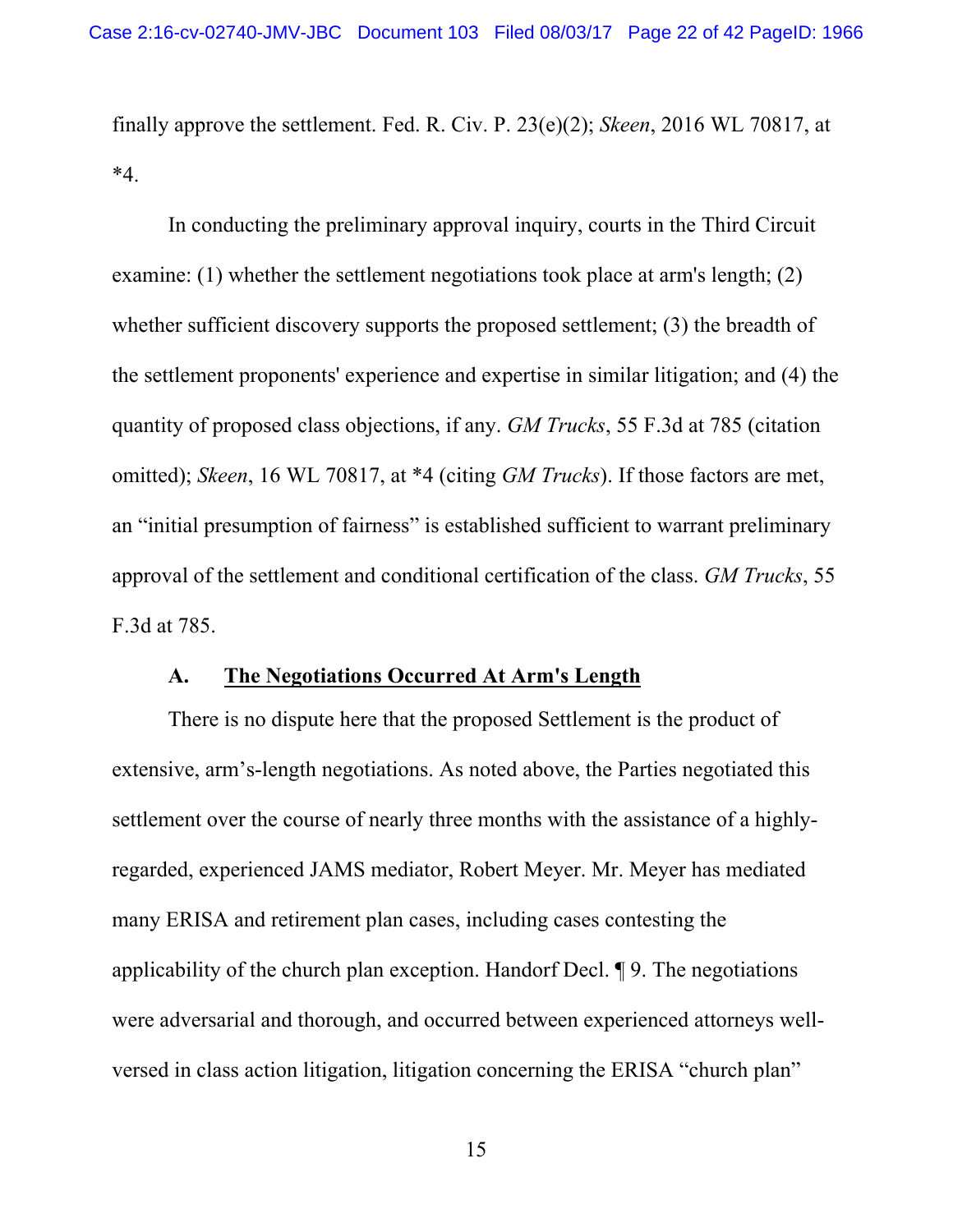exemption in particular, and the unique legal and factual issues of this case. *Id*. ¶ 20. During the mediation process, the mediator was in contact with the Parties both orally and in writing, and oversaw the exchange of multiple settlement proposals between the Parties. *Id*. ¶ 17. The participation of an independent mediator, as happened here, "virtually insures that the negotiations were conducted at arm's length and without collusion between the parties." *Mulroy v. Nat'l Water Main Cleaning Co. of New Jersey*, No. CIV.A. 12-3669 WJM, 2014 WL 7051778, at \*4 n.4 (D.N.J. Dec. 12, 2014) (quoting *Bredbenner v. Liberty Travel, Inc.,* 09– 905, 2011 WL 1344745, at \*10 (D.N.J. Apr.8, 2011)).

Additionally, the Parties' negotiations were informed by numerous documents produced during informal discovery and mediation, a review of publicly-available sources, and extensive legal research into the claims and potential defenses. Handorf Decl. ¶ 18. There are no "obvious deficiencies," such as unduly preferential treatment of class representatives or segments of the class. *In re Aetna UCR Litig*., No. CIV.A. 07-3541, 2013 WL 4697994, at \*10 (D.N.J. Aug. 30, 2013). Here, there are no differences in treatment between different class members, as all of the relief will be granted on a Plan-wide basis and will benefit all Plan participants and beneficiaries in the same manner.<sup>12</sup> Accordingly, this

<sup>&</sup>lt;sup>12</sup> Though Named Plaintiffs will seek incentive awards, "the class" representative and class member are not similarly situated in regard to the single piece of differential recovery, the incentive payment: the class representative did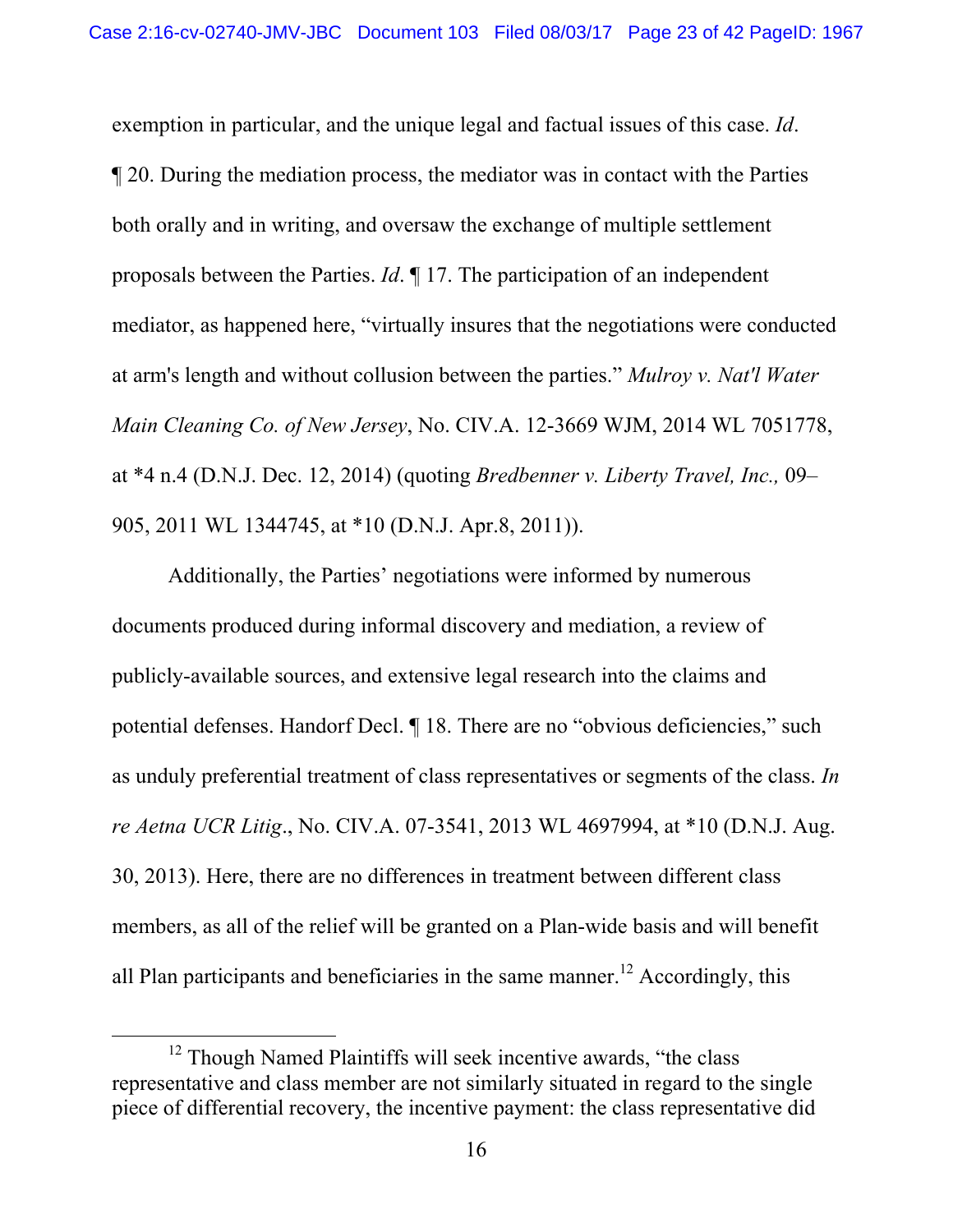proposed settlement should be preliminarily approved, as it is the product of serious, informed, non-collusive negotiations between experienced, capable counsel, and supervised by a respected mediator. *See In re Aetna UCR Litig*., No. CIV.A. 07-3541, 2013 WL 4697994, at \*10 (D.N.J. Aug. 30, 2013) (citing *Manual for Complex Litigation*, Third at § 30.41 (West 1995)).

### **B. The Parties Had Sufficient Knowledge Regarding the Claims and Defenses to Enter into a Settlement**

The absence of formal discovery in this case is not an obstacle to settlement because the Parties have completed a careful investigation and reached this Settlement only after full consideration of the legal and factual issues surrounding the case. Prior to filing the Complaint, Plaintiff and Interim Class Counsel engaged in extensive factual and legal research pertaining to their claims, which ultimately resulted in a 60-page Complaint. Handorf Decl. ¶ 23. Such investigation included, among other things, a review and analysis of the Plan documents, St. Joseph's public disclosures, publicly-available financial statements, governmental filings, and information provided by the Named Plaintiffs and other Plan participants. *Id*.

The Parties' negotiations also benefited from the informal discovery and research that was undertaken in this matter, including Defendants' production of documents and actuarial data concerning the Plan and its administration. *Id.* ¶ 24.

 $\overline{a}$ 

extra work and took extra risk to earn that." *Newberg on Class Actions* § 13:59 (5th ed.).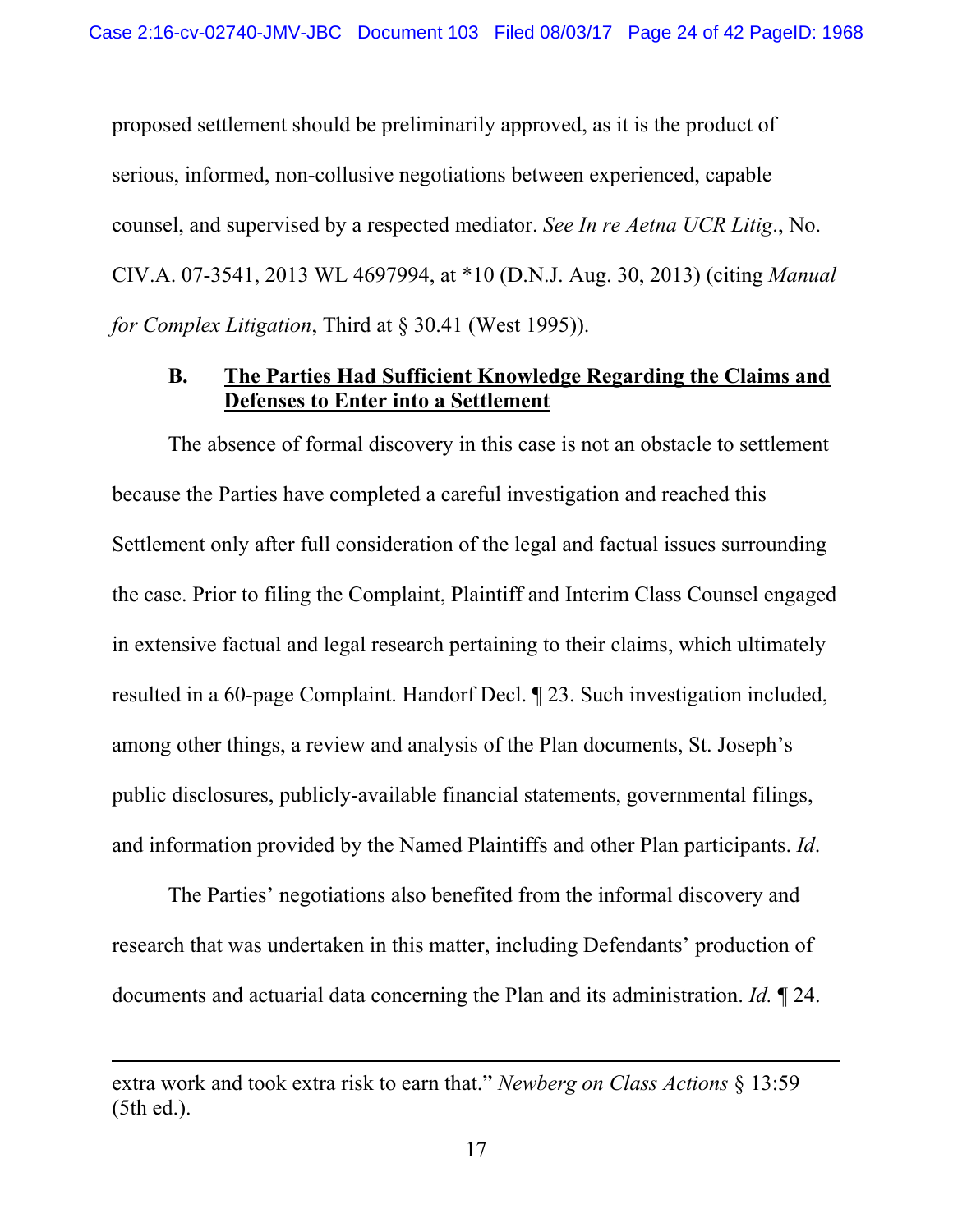The Parties certainly had sufficient information to determine the relative strengths and weaknesses of their respective positions, and thus the absence of formal discovery in this case in no way undermines the integrity of the Settlement. *See Sowers v. Freightcar Am., Inc*., No. CIV. A. 3:2007-201, 2008 WL 4949039, at \*3 (W.D. Pa. Nov. 19, 2008) (granting preliminary approval though formal discovery had not commenced where "parties were aware of the nature of their respective claims and defenses and, with this awareness, were well versed to enter into the proposed settlements."); *Gregory*, 2014 WL 2615534, at \*9 (approving settlement preliminarily even though formal discovery was not completed).

#### **C. Objections**

Another factor identified by the Third Circuit is whether "only a small fraction of the class objected." *GM Trucks*, 55 F.3d at 785. At this time, Interim Class Counsel is not aware of any objections to the proposed Settlement, but will address any objections at the final approval stage. Handorf Decl. ¶ 26. Accordingly this factor may be set aside until the final approval stage. *Marchese v. Cablevision Sys. Corp*., No. CV102190MCAMAH, 2016 WL 7228739, at \*3 n.2 (D.N.J. Mar. 9, 2016) (disregarding the class objection factor at preliminary approval).

#### **D. Interim Class Counsel Are Experienced in Similar Litigation**

Interim Class Counsel has extensive experience in handling ERISA class action cases and Church Plan cases in particular. Handorf Decl. ¶ 27. Interim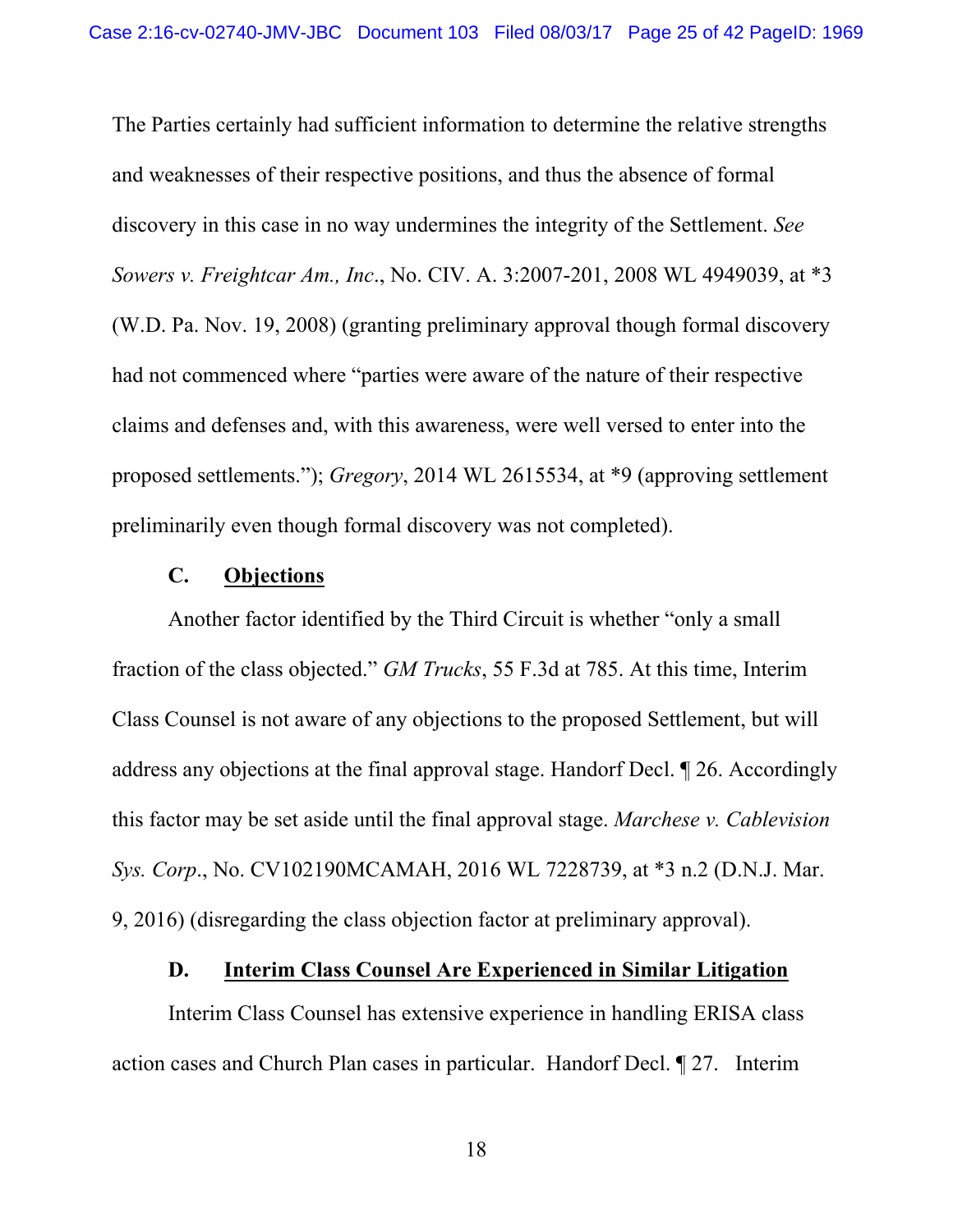Class Counsel have served as co-counsel in all three of the appellate court cases that went before the Supreme Court, and continued to represent those plaintiffs before the Supreme Court. *Id*. ¶ 28. Furthermore, Interim Class Counsel serve, or have served, as co-counsel in roughly twenty cases pending across the country involving claims by other hospital systems that their plans qualify as Church Plans. *Id*. **[29.** Interim Class Counsel's experience litigating and settling cases in this area of ERISA litigation is unparalleled. *Id*. ¶ 30.

Furthermore, Interim Class Counsel has been able to develop the issues in this case to an appropriate point for settlement. They conducted an extensive investigation; engaged in motion practice; and participated in arm's-length settlement negotiations concerning the issues in this litigation. Handorf Decl. ¶¶ 20, 23. Interim Class Counsel possess a comprehensive understanding of both the strengths and the weaknesses of Plaintiff's claims, and believe that the Settlement is fair, reasonable and is in the best interests of the Plans and the Settlement Class. *Id*. 131. This factor weighs heavily in favor of both preliminary and final approval of the Settlement. *In re Prudential Ins. Co. of Am. Sales Practices Litig*., 962 F. Supp. 450, 543 (D.N.J. 1997), *aff'd sub nom. In re Prudential Ins. Co. Am. Sales Practice Litig. Agent Actions*, 148 F.3d 283 (3d Cir. 1998) ("[T]he Court credits the judgment of Plaintiffs' Counsel, all of whom are active, respected, and accomplished in this type of litigation.")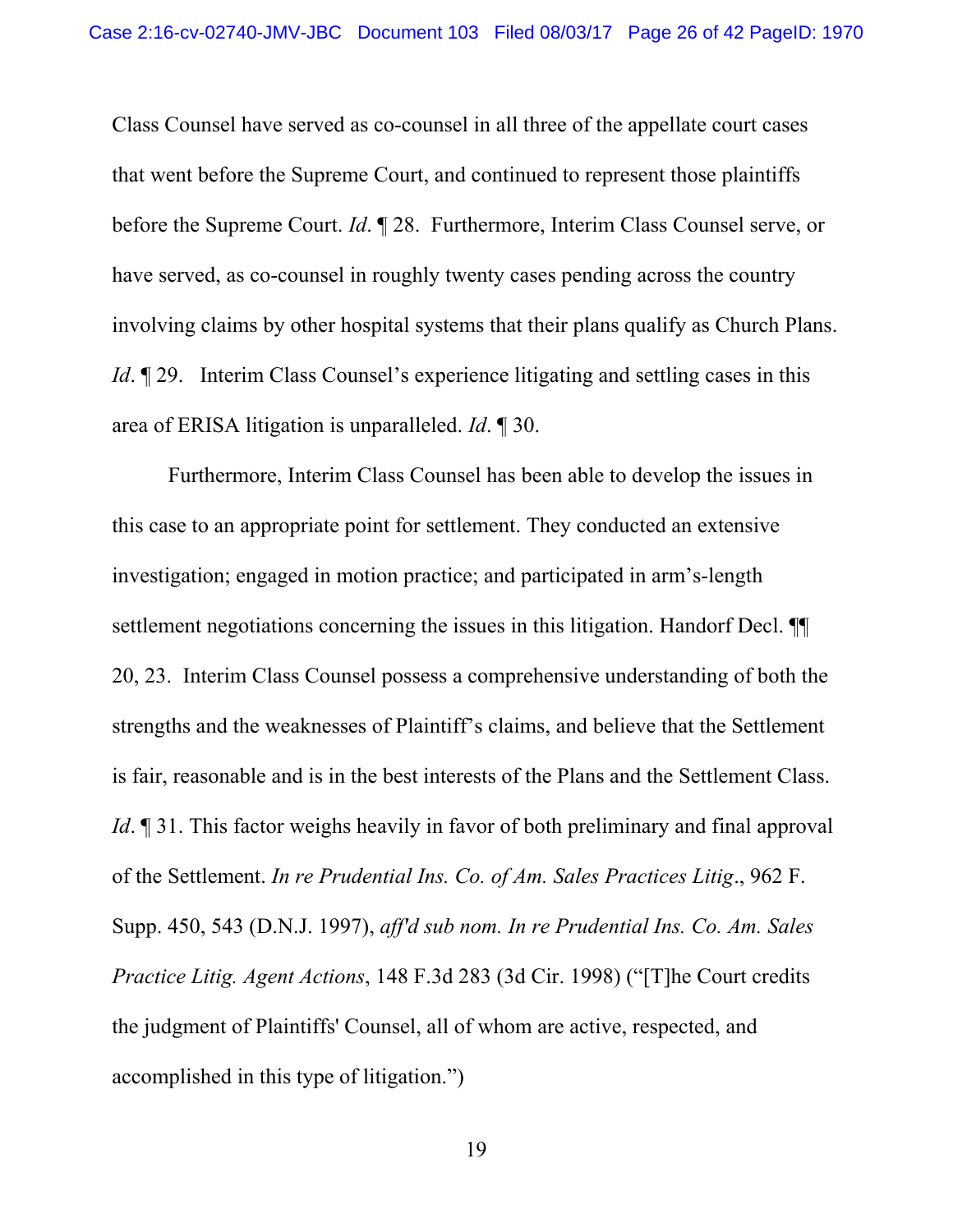# **E. Application of the** *Girsh* **Factors Shows That the Proposed Settlement Falls Within the Range of Reasonableness**

Though the *Girsh* factors set forth the standard for final approval of a settlement, courts in this jurisdiction may also use them to guide the preliminary assessment of class action settlements. *Singleton v. First Student Mgmt. LLC*, No. CIV.A. 13-1744 JEI, 2014 WL 3865853, at \*5 (D.N.J. Aug. 6, 2014). However, at the preliminary approval stage the Court need not address all of the *Girsh* factors. *Curiale v. Lenox Grp., Inc*., No. CIV A 07-1432, 2008 WL 4899474, at \*9 n. 4 (E.D. Pa. Nov.14, 2008) ("[W]e need not address all of [the *Girsh*] factors, as 'the standard for preliminary approval is far less demanding'") (citation omitted).

Here, the first factor – the complexity, expense and likely duration of the litigation – supports approval. "Where the complexity, expense, and duration of litigation are significant," this factor favors settlement. *Bredbenner*, 2011 WL 1344745, at \*11; *Sullivan v. DB Investments, Inc*., No. CIV.A. 04-2819 SRC, 2008 WL 8747721, at \*16 (D.N.J. May 22, 2008). As the Third Circuit has recognized, "ERISA is an enormously complicated statute." *Wachtel v. Health Net, Inc*., 482 F.3d 225, 237 (3d Cir. 2007). This class action in particular presents complex statutory interpretation questions regarding the ERISA church plan exemption, one of which was ultimately resolved by the United States Supreme Court this last term. *Advocate*, 137 S.Ct. at 1663 (reversing decisions from the Third, Seventh and Ninth Circuits holding that only churches may establish exempt church plans).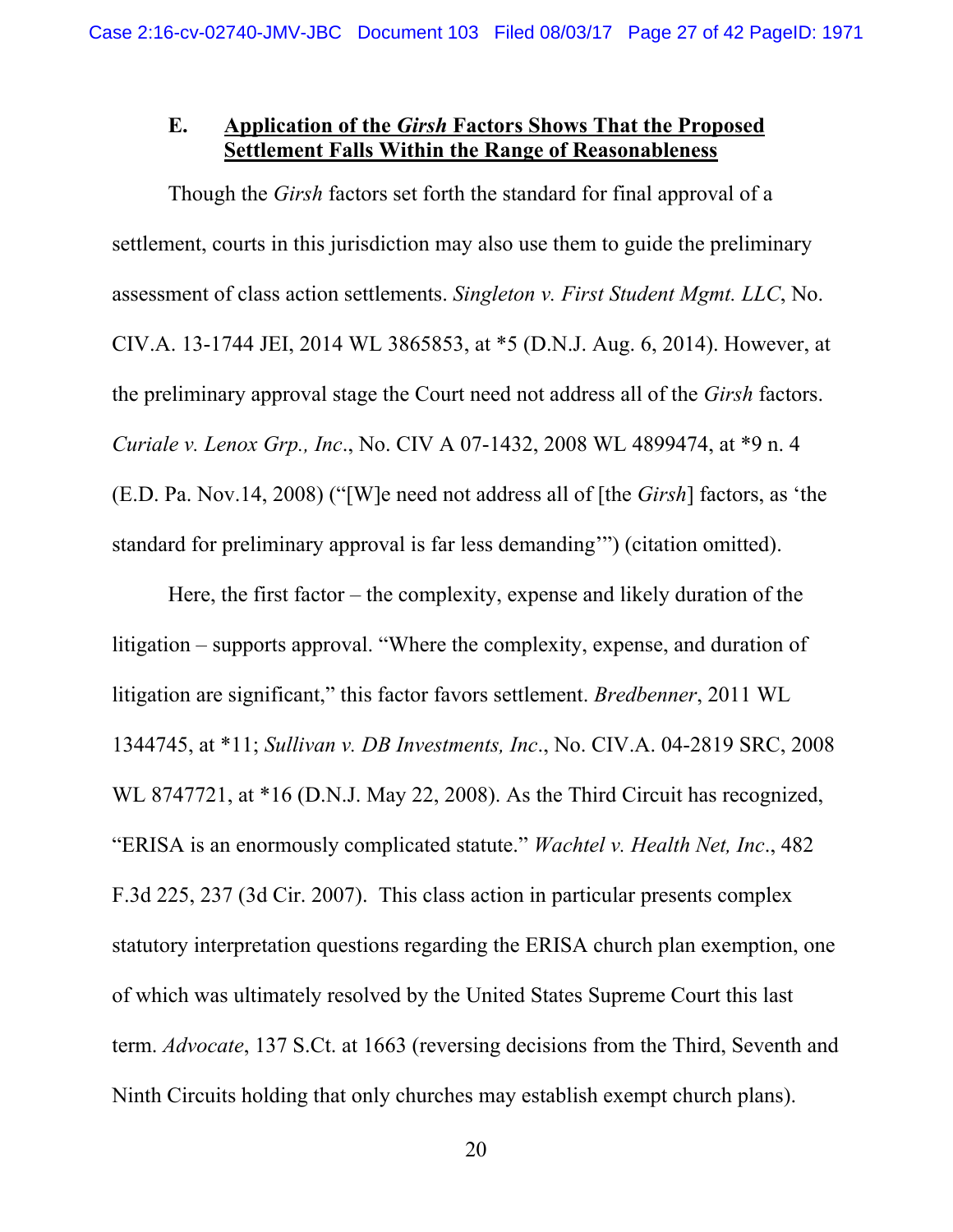The Supreme Court recognized, however, that resolving the sole legal issue before it did not resolve the litigation, because novel legal and factual issues concerning other requirements of the exemption were not before the Court. *Id*. at 1657 n.2 (expressly declining to rule on plaintiffs' alternative arguments). Litigation of Plaintiff's claims that the Plan did not meet other requirements of the church plan exemption would be time and resource intensive and would involve extended discovery and protracted, contentious litigation, all with no guarantee of success. Defendants have forcefully defended their position from the start of this case and through the settlement negotiation process, and they would likely continue to do so through trial and on appeal if necessary. The road to success on the merits therefore would undoubtedly be long and costly.

The proposed Settlement instead provides certain and immediate relief to the Class, removing the inherent uncertainty of litigation and improving the retirement security of all Plan participants. The Settlement Agreement provides the Class with both significant monetary and equitable consideration for their claims, commensurate with the remedies Plaintiffs would seek if this case proceeded to trial. In light of these considerations, the first factor weighs heavily in favor of approval of the Settlement.

The third factor – addressing the stage of the proceedings and the amount of discovery completed – likewise supports approval. As discussed above, though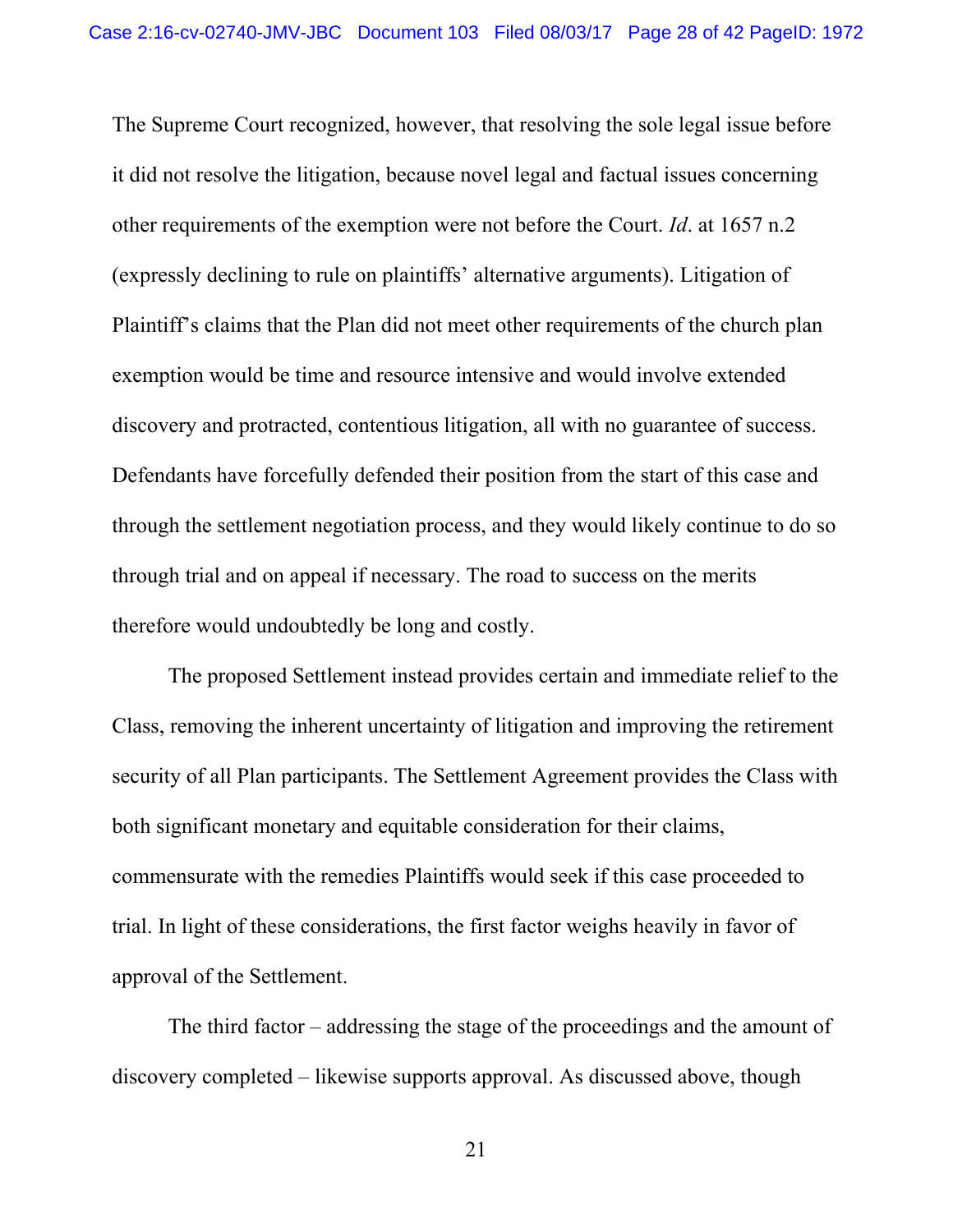formal discovery did not commence prior to Settlement, Plaintiff conducted an extensive pre-suit investigation of the legal and factual issues in the case. Moreover, Plaintiff also consulted with an actuarial expert to assist with the evaluation of the actuarial and Plan data provided by Defendants in connection with the mediation process. Handorf Decl.  $\parallel$  25. The Parties have exchanged sufficient information to allow them a clear understanding of the relative strengths and weaknesses of the claims and potential defenses in this case. *Cf. In re Corrugated Container Antitrust Litig.*, 643 F.2d 195, 211 (5th Cir. 1981) ("formal discovery [is not] a necessary ticket to the bargaining table.").

The fourth and fifth factors, regarding the risks of establishing liability and damages, likewise support preliminary approval of the proposed Settlement. Because damages are contingent on establishing liability, "the same concerns animate both of these elements" and the Court may consider them together. *Bredbenner*, 2011 WL 1344745, at \*13 (internal quotation omitted). In weighing these considerations, the Court need "not press into the merits of the case" but instead may "rely to a certain extent on the estimation provided by class counsel, who is experienced with the intricacies of the underlying case." *Id*. As noted above, the Supreme Court has already rejected one of Plaintiff's central legal theories. *Advocate Health Care Network v. Stapleton*, 137 S.Ct. 1652 (2017). On the remaining theories, Plaintiff would face several risks in proceeding with the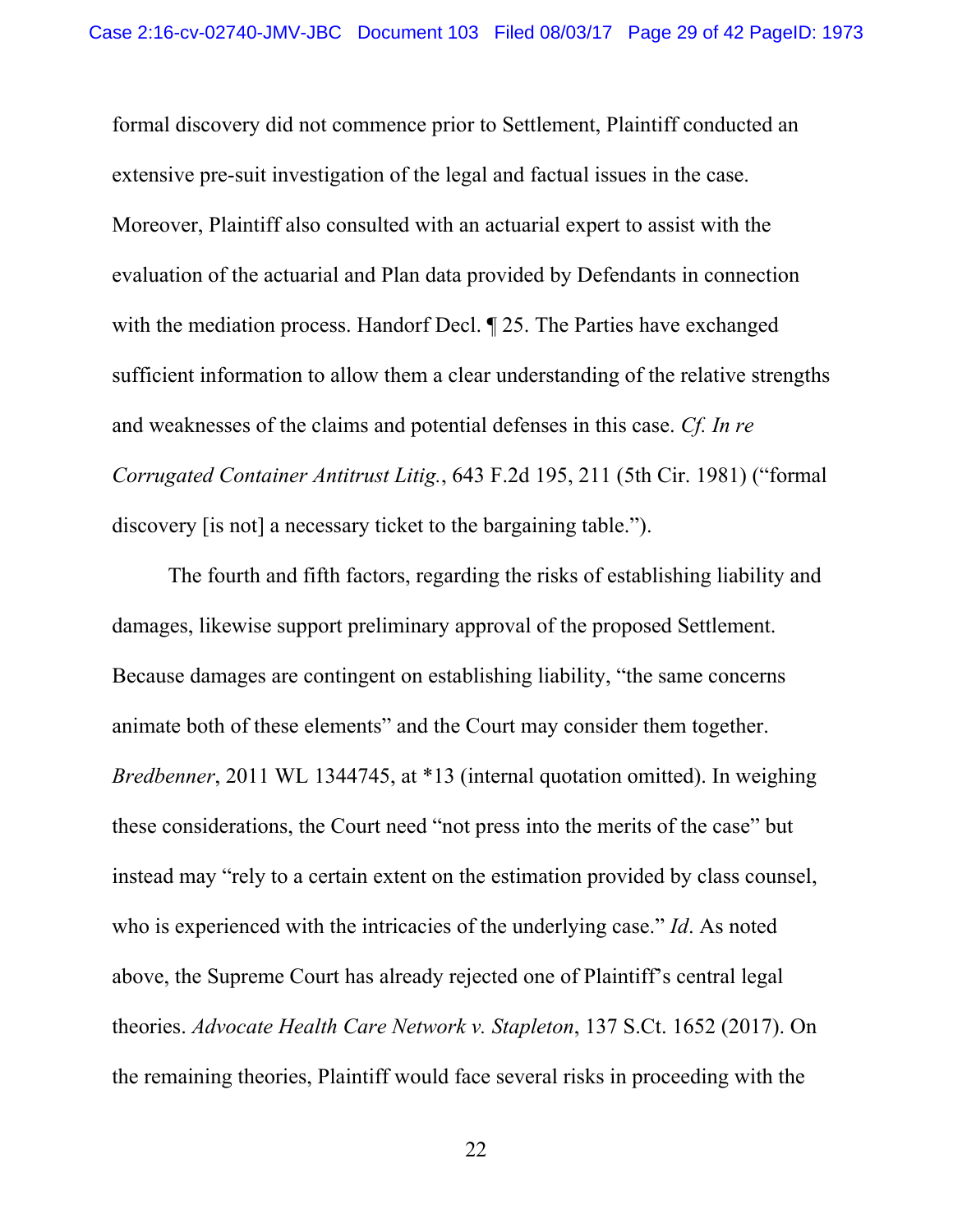Litigation, including the possibility that Plaintiff may not be successful in proving at trial that the Plan is an ERISA-covered plan and that Defendants breached their fiduciary obligations; that summary judgment could be granted in Defendants' favor; and/or that class certification could be denied or any certified class may be decertified before a trial. Liability remains completely disputed. Ultimately, there is no guarantee that Plaintiff would prevail here. Plaintiff and Interim Class Counsel weighed these risks while negotiating, and the Settlement is a reasonable compromise in light of such risks. *Mulroy*, 2014 WL 7051778, at \*5 (applying *Girsh* factors). Because the risks of this Litigation are high, these factors weigh in favor of the Settlement.

The remaining pertinent *Girsh* factors also favor preliminary approval.<sup>13</sup> The seventh factor, an analysis of Defendants' ability to withstand a greater judgment, does not weigh heavily here. It is conceivable that Defendants could have paid more had a judgment on the merits been rendered in Plaintiff's favor. However, that fact does not diminish the material significance of the monetary and nonmonetary consideration provided under the Settlement, and a court evaluating

<sup>&</sup>lt;sup>13</sup> The sixth factor, examining the risks of maintaining a class action, "is of negligible importance." *In re Schering-Plough/Merck Merger Litig.*, No. CIVA09- CV-1099DMC, 2010 WL 1257722, at \*11 (D.N.J. Mar. 26, 2010) (noting that the Third Circuit has explained "Because the district court always possesses the authority to decertify or modify a class that proves unmanageable, examination of this factor in the standard class action would appear to be perfunctory."). Accordingly, Plaintiff does not address it at the preliminary approval stage.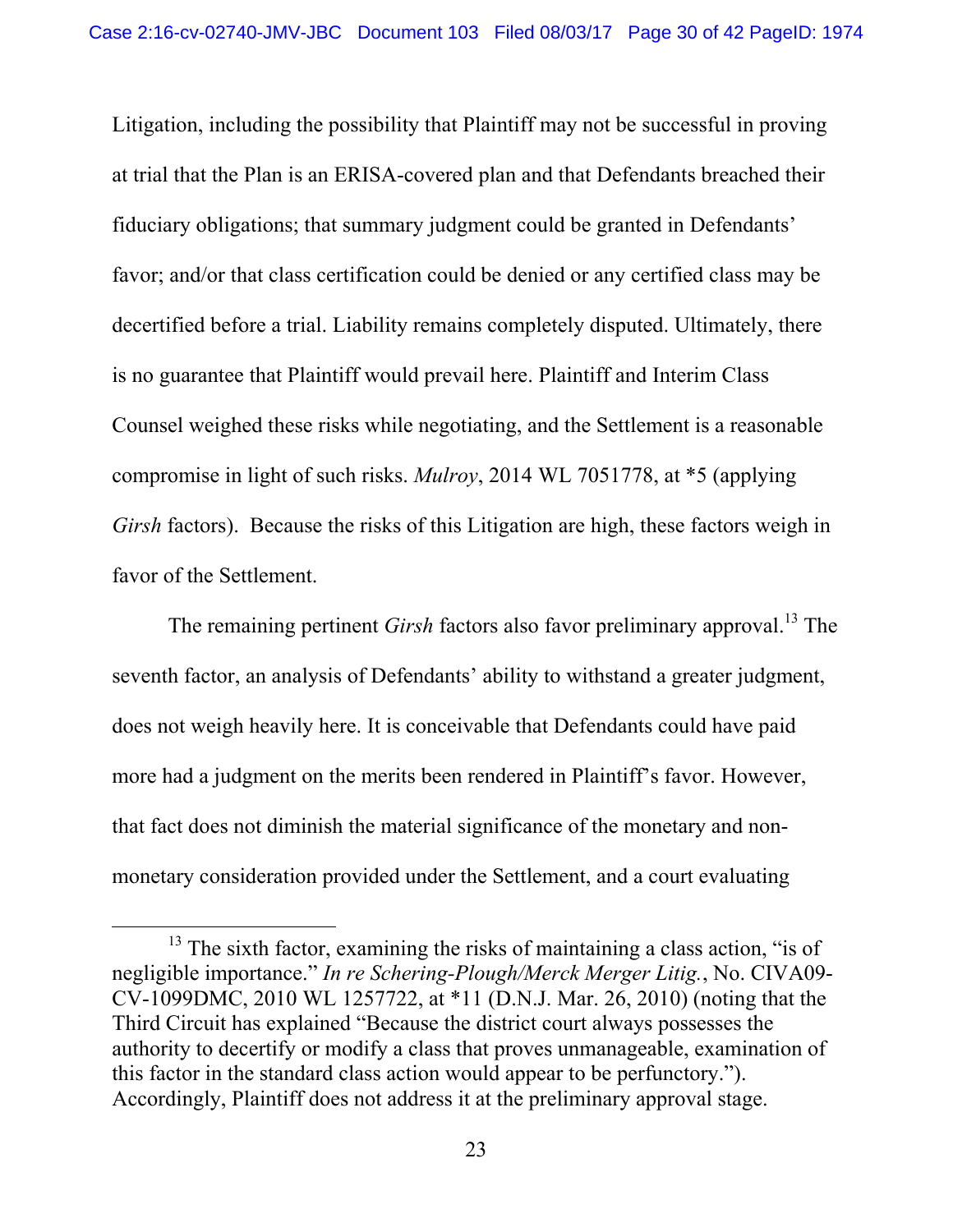settlements must "guard against demanding too large a settlement based on its view of the merits of the litigation; after all, settlement is a compromise, a yielding of the highest hopes in exchange for certainty and resolution." *GM Trucks,* 55 F.3d at 806. Moreover, "courts in this district regularly find a settlement to be fair even though the defendant has the practical ability to pay greater amounts." *Bredbenner*, 2011 WL 1344745, at \*15 (citing cases).

The eighth and ninth factors, related to the reasonableness of the settlement, collectively "evaluate whether the settlement represents a good value for a weak case or a poor value for a strong case." *Mulroy*, 2014 WL 7051778, at \*5 (quoting *In re Warfarin Antitrust Litig*., 391 F.3d at 538). These factors test "reasonableness in light of the best possible recovery and reasonableness in light of the risks the parties would face if the case went to trial." *Id*. Here, the Settlement – which provides a significant portion of the relief sought in the Complaint – represents certainty and resolution for Named Plaintiffs and the proposed Class, who otherwise would face an uncertain future regarding establishing liability and damages. In light of the attendant risks, this proposed Settlement falls within the range of reasonableness for preliminary approval.

#### **V. CERTIFICATION OF THE CLASS IS APPROPRIATE**

Class certification is governed by Federal Rule of Civil Procedure 23, both pursuant to a contested motion and pursuant to a settlement, as is sought in this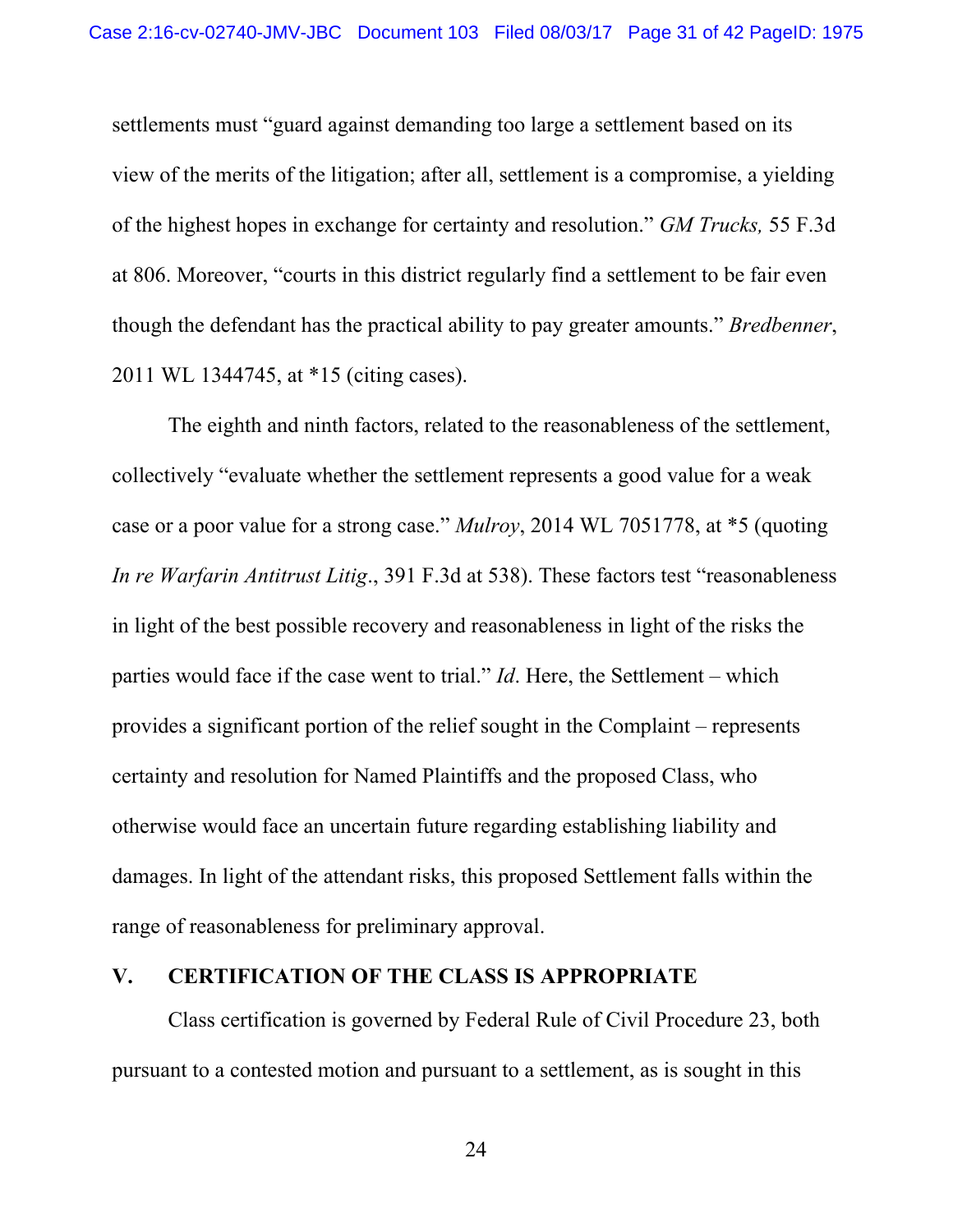case. *See Amchem Prods., Inc. v. Windsor,* 521 U.S. 591, 619–20 (1997). The Court may certify the proposed class in this case upon finding that the action satisfies the four prerequisites of Rule 23(a) and one or more of the three subdivisions of Rule 23(b). *Id.* 

Courts frequently grant class certification in ERISA cases. *See In re Schering Plough Corp. ERISA Litig.,* 589 F.3d 585, 604 (3d Cir. 2009) (listing ERISA class certification decisions); *see also Boyd v. Coventry Health Care Inc.*, 299 F.R.D. 451, 459 (D. Md. 2014) (same); *see also* Fed. R. Civ. P. 23(b)(1)(B) Advisory Committee's Note (1966 Amendment) (certification under Fed. R. Civ. P. 23(b)(1) is appropriate in cases charging breach of trust by a fiduciary to a large class of beneficiaries). Congress has similarly embraced the use of representative actions to enforce ERISA. *Mass. Mut. Life Ins. Co. v. Russell*, 473 U.S. 134, 142 n.9 (1985) (noting Congress' clearly expressed intent that ERISA "actions for breach of fiduciary duty be brought in a representative capacity on behalf of the plan as a whole"). Thus this Litigation, which seeks relief on behalf of the Plan, is precisely the type of case that warrants certification under Federal Rule of Civil Procedure 23.

#### **A. The Proposed Class Satisfies the Requirements of Rule 23(a)**

**Numerosity**. Rule 23(a)(1) requires that the class be "so numerous that joinder of all members is impracticable." Fed. R. Civ. P. 23(a)(1). "No minimum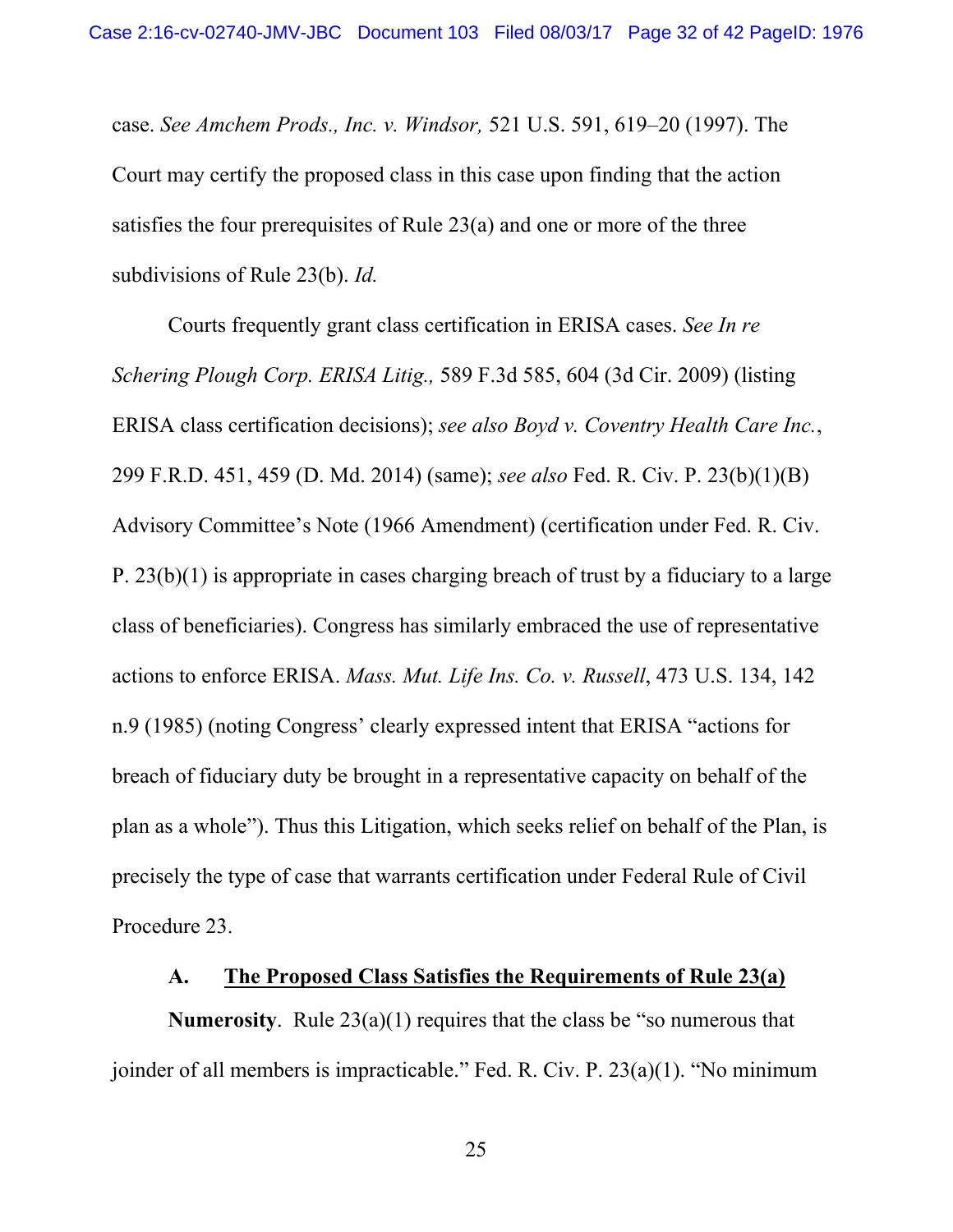number of plaintiffs is required to maintain a suit as a class action, but generally if the named plaintiff demonstrates that the potential number of plaintiffs exceeds 40, the first prong of Rule 23(a) has been met." *Bvba v. Universal Travel Grp.*, Inc., No. CV 11-2164, 2017 WL 2734714, at \*4 (D.N.J. June 26, 2017) (Vazquez, J.) (quoting *Stewart v. Abraham*, 275 F.3d 220, 226-27 (3d Cir. 2001)). Here, there are nearly 8,000 current or former participants in the Plan. Handorf Decl. ¶ 32. The Settlement Class is thus too large for joinder to be practicable. *Bvba*, 2017 WL 2734714, at \*4 (finding numerosity requirement met where class included at least 996 people); *In re Schering-Plough/Merck Merger Litig*., No. CIVA09-CV-1099DMC, 2010 WL 1257722, at \*6 (D.N.J. Mar. 26, 2010) (numerosity met where "the size of the prospective class far exceeds the threshold number of [at] least 40] constituents recognized by the Third Circuit").

**Commonality**. Rule 23(a)(2) requires that a proposed class action raise "questions of law or fact common to the class." The commonality requirement is met "if the named plaintiffs share at least one question of fact or law with the grievances of the prospective class." *Bvba*, 2017 WL 2734714, at \*4 (quoting *In re Schering Plough Corp. ERISA Litig*., 589 F.3d 585, 596-97 (3d Cir. 2009)). Here, Named Plaintiffs have identified a series of common questions of law and fact, including whether the Plan is exempt from ERISA as a Church Plan, and, if not, whether the fiduciaries of the Plan have failed to administer and fund the Plan in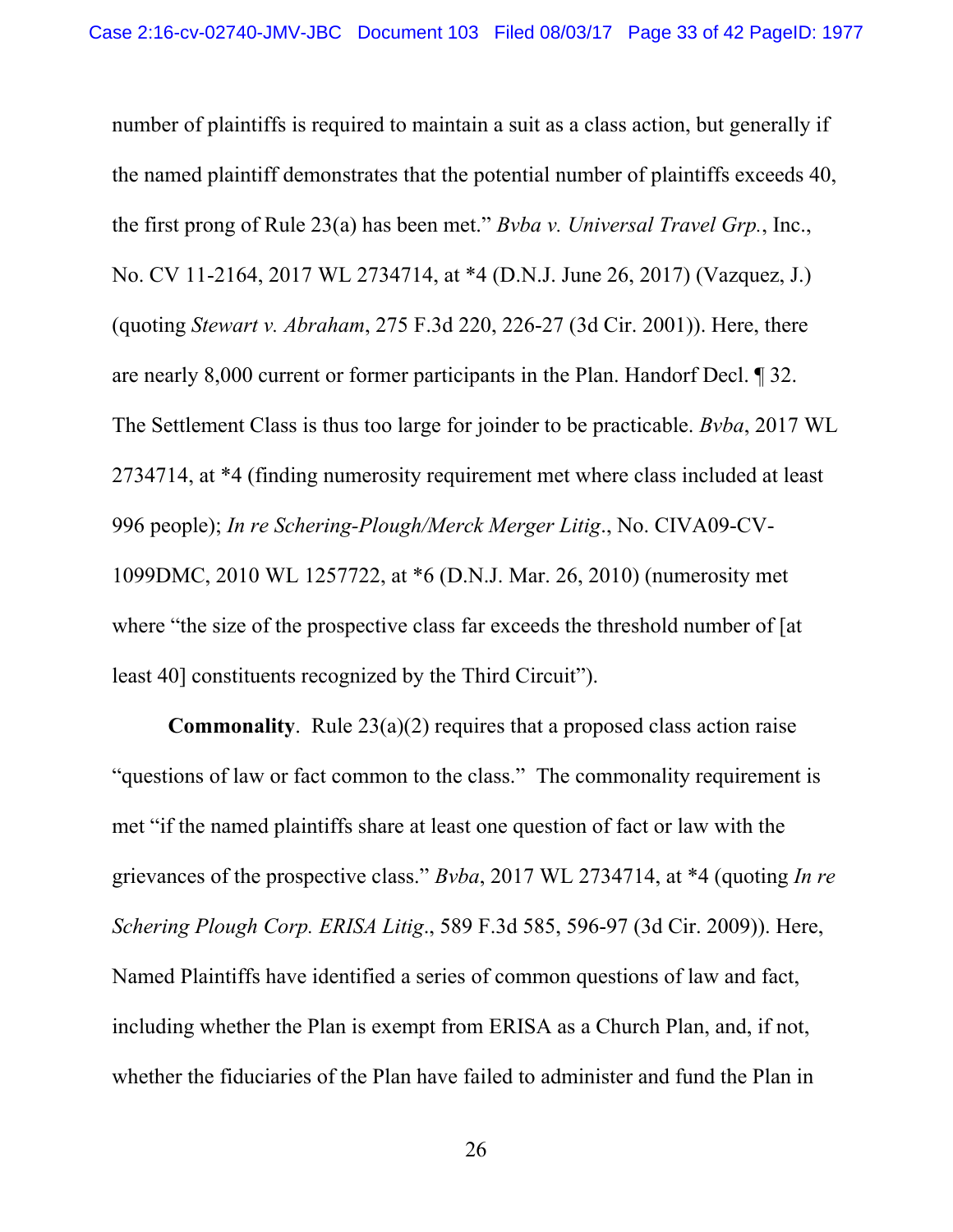accordance with ERISA. All of these questions and issues are common to the Settlement Class. *See Kolar v. Rite Aid Corp*., No. CIV.A. 01-1229, 2003 WL 1257272, at \*2 (E.D. Pa. Mar. 11, 2003) (certifying settlement class where common questions included "whether the individual defendants violated their ERISA fiduciary duties"); *Banyai v. Mazur*, 205 F.R.D. 160, 163 (S.D.N.Y. 2002) (same)).

**Typicality**. Rule 23(a)(3) requires that the claims or defenses of the representative parties be typical of the claims or defenses of the Class. This requirement *"*evaluates the sufficiency of the named plaintiff." *Bvba*, 2017 WL 2734714, at \*4 (internal citation omitted). It is satisfied if the claims of the representatives and the class "arise from the same event or practice or course of conduct and are based on the same legal theory." *Id*. Here, Named Plaintiffs' claims arise from the same course of events as the claims of the Class – Defendants' alleged failure to maintain the Plan in accordance with ERISA. Moreover, with each member of the Settlement Class asserting the same claims arising from the same conduct by Defendants and seeking the same relief on behalf of the Plan, it follows that Named Plaintiffs' claims are typical for purposes of Rule 23(a)(3).

**Adequacy**. Finally, Rule 23(a)(4) requires "representative parties [who] will fairly and adequately protect the interests of the class." To satisfy the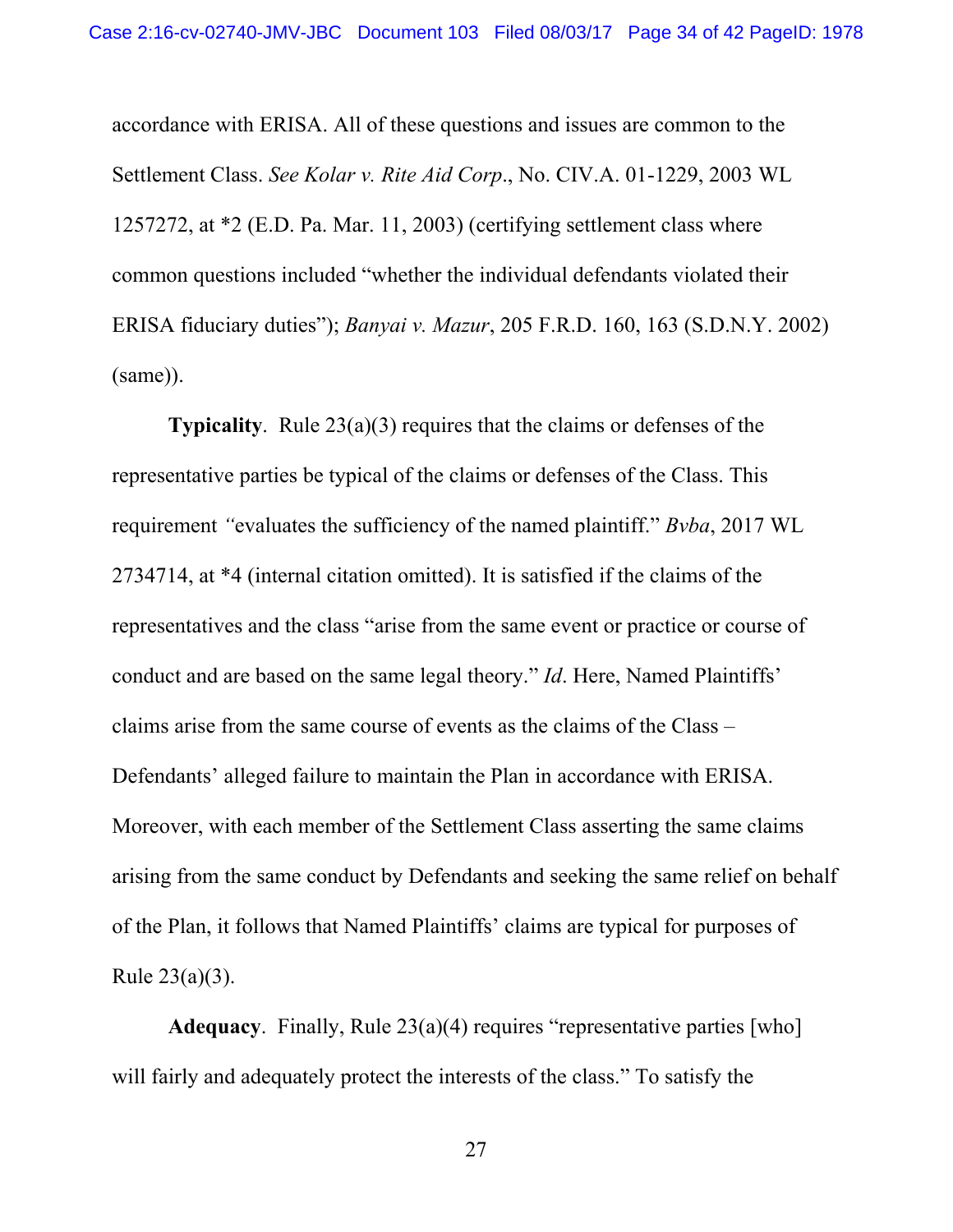adequacy requirement, "the named plaintiff's interests must be sufficiently aligned with the interests of the absentees; and  $\lceil \cdot \rceil$  the plaintiff's counsel must be qualified to represent the class." *Bvba*, 2017 WL 2734714, at \*4 (quoting *GM Trucks*, 55 F.3d at 800. These requirements are readily satisfied here. Named Plaintiffs' interests are the same as those of the absentee members of the Class: all participants seek to increase the retirement security of the Plan, through monetary and non-monetary relief. The Named Plaintiffs' interests are directly aligned with those of the Class. Moreover, the Named Plaintiffs have retained qualified counsel with extensive experience in representing plaintiffs in class litigation, specializing in ERISA cases. Handorf Decl. ¶¶ 7, 8, Ex. 5 (Cohen Milstein firm resume) and Ex. 6 (Keller Rohrback firm resume).

## **B. The Proposed Class Satisfies the Requirements of Rule 23(b)(1) and (b)(2)**

### **1. Individual actions would create inconsistent adjudications or be dispositive of the interests of absent class members.**

A class may be certified under Federal Rule of Civil Procedure 23(b)(1) if, in addition to meeting the requirements of Federal Rule of Civil Procedure 23(a), the prosecution of separate actions by individual class members would create the risk of inconsistent adjudications, which would create incompatible standards of conduct for the defendant, or would as a practical matter be dispositive of the interests of absent members. Fed R. Civ. P. 23(b)(1)(A) and (B). Courts have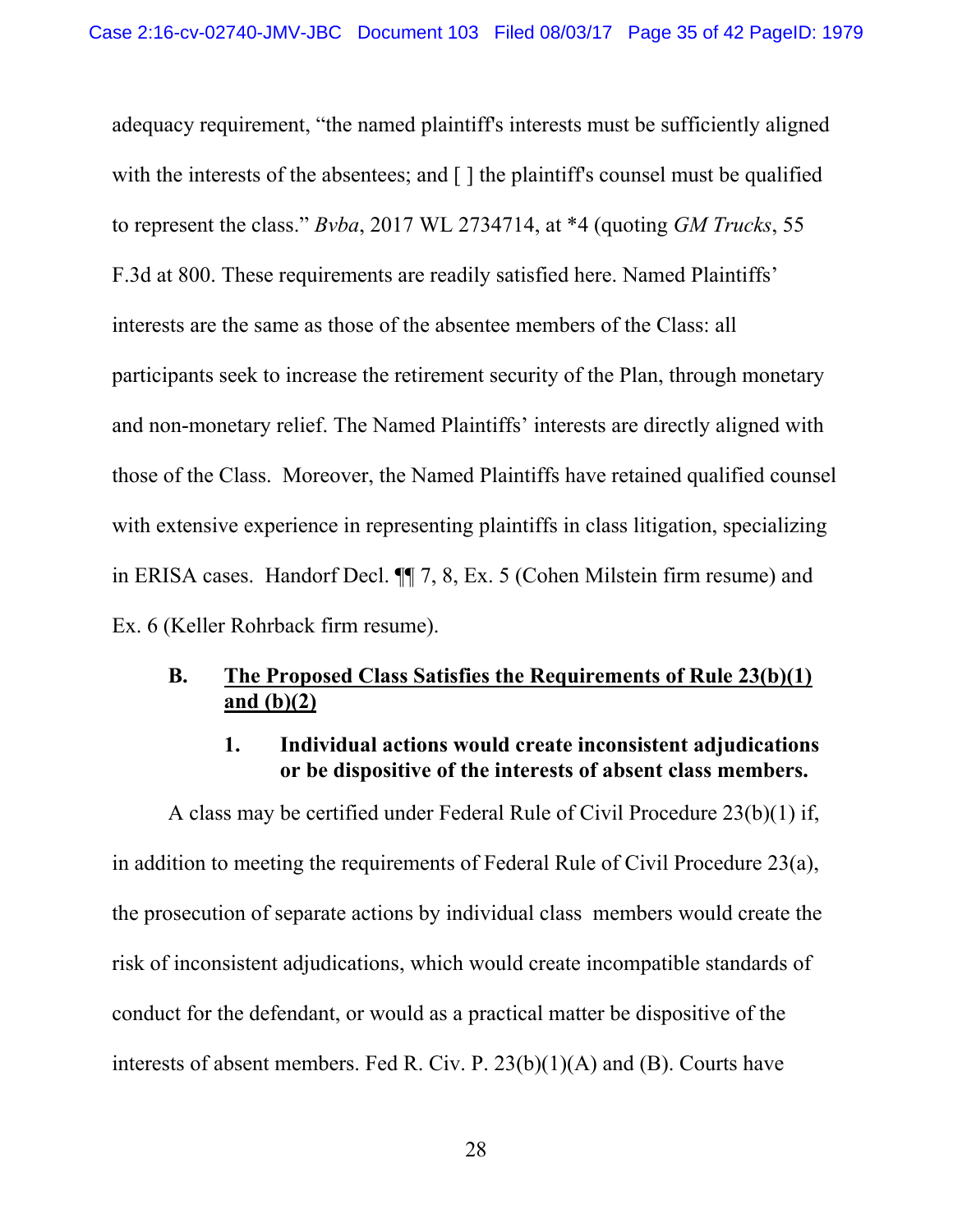certified classes under Federal Rule of Civil Procedure 23(b)(1) in ERISA cases for those very reasons. *In re Schering Plough Corp. ERISA Litig*., 589 F.3d 585, 604 (3rd Cir. 2009) ("In light of the derivative nature of ERISA  $\S$  502(a)(2) claims, breach of fiduciary duty claims brought under  $\S 502(a)(2)$  are paradigmatic examples of claims appropriate for certification as a Rule 23(b)(1) class"); *Kolar*, 2003 WL 1257272, at \*3 ("Palpably, 'inconsistent or varying adjudications' would be intolerable for the employees of the same employee benefit plans [and] one member's claim would indeed 'as a practical matter be dispositive of the interests' of fellow members of those Plans").

Moreover, the Advisory Committee on Rule 23 specifically noted that actions that "charge[] a breach of trust by an indenture trustee or other fiduciary similarly affecting the members of a large class of . . . beneficiaries"—i.e., an action like the present action—"should ordinarily be conducted as class actions" under Rule 23(b)(1)(B). *See* Fed. R. Civ. P. 23(b)(1)(B) Advisory Committee's Note (1966 Amendment). A Rule 23(b)(1) class therefore is a perfect vehicle for resolving complex ERISA issues such as those involved here.

### **2. Defendants have acted on grounds generally applicable to the Class and relief for the Class as a whole is appropriate.**

A class may be certified under Federal Rule of Civil Procedure 23(b)(2) if "the party opposing the class has acted or refused to act on grounds that apply generally to the class, so that final injunctive relief or corresponding declaratory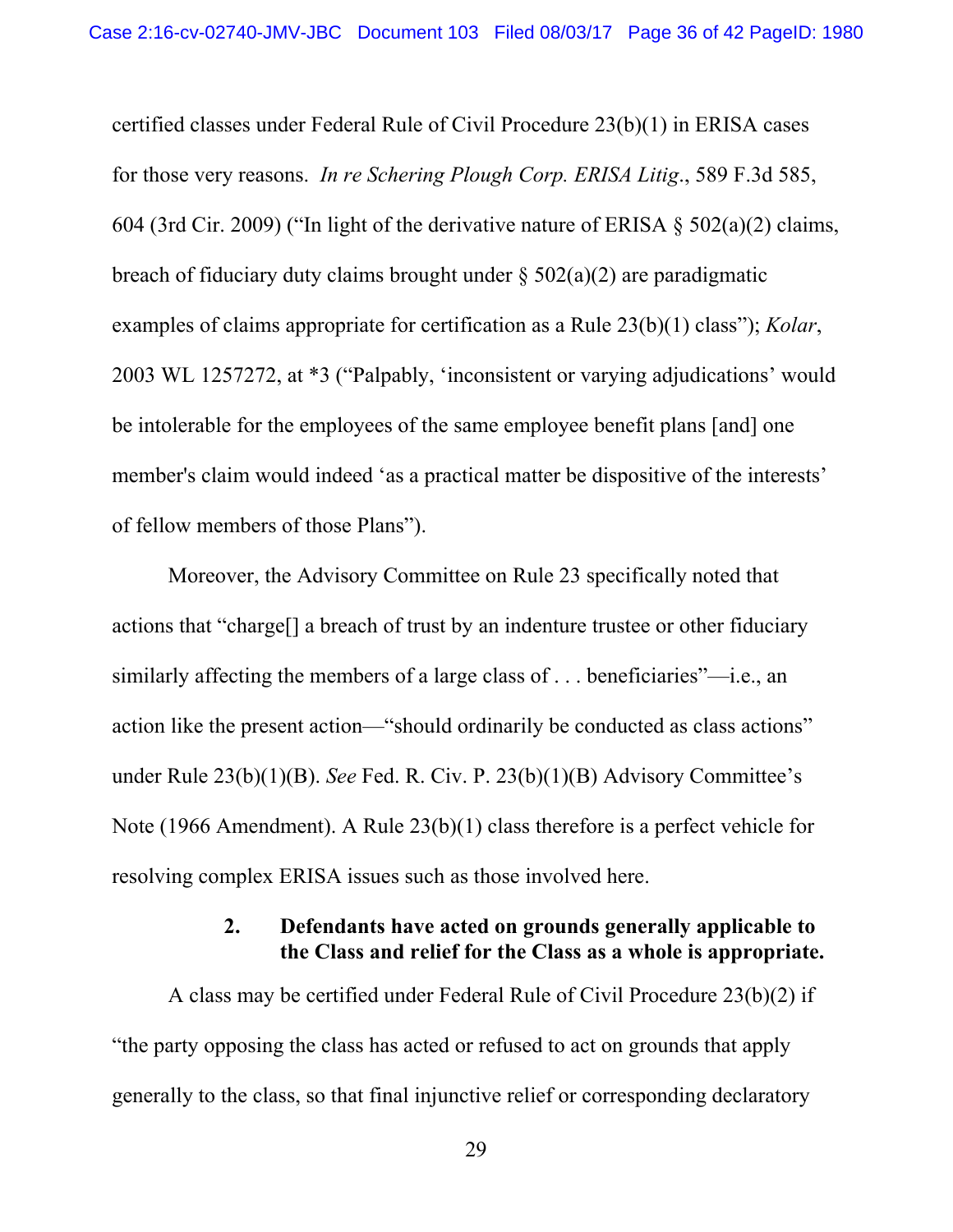relief is appropriate respecting the class as a whole." Fed. R. Civ. P. 23(b)(2). Here, Plaintiff alleges that Defendants failed to comply with ERISA on a Planwide basis. The available remedies include monetary relief and remedial equitable relief to the Plan as a whole. ERISA  $\S$ § 502(a)(2) and (3).

Remedies under ERISA  $\S 502(a)(2)$  are by definition plan-wide, a classic example of equitable relief. *See Mass. Mut. Life Ins. Co*., 473 U.S. at 140–41. While the Settlement includes monetary consideration to the Plans, that consideration is incidental to, and flows directly from, Plaintiff's prayer for injunctive and declaratory relief. *Berger v. Xerox Corp. Ret. Income Guarantee Plan*, 338 F.3d 755, 763–64 (7th Cir. 2003) (certifying Fed. R. Civ. P. 23(b)(2) class where ERISA plaintiffs sought declaratory relief); *see also In re Mut. Funds Inv. Litig*., MDL No. 1586, 2010 WL 2307568, at \*4 (D. Md. May 19, 2010) (same); *In re Glob. Crossing Sec. & ERISA Litig*., 225 F.R.D 436, 453 (S.D.N.Y. 2004) (same). Accordingly, Plaintiff's claims are also properly certified under Rule  $23(b)(2)$ .

#### **C. Rule 23(g) Is Satisfied**

Federal Rule of Civil Procedure 23(g) requires the Court to examine the capabilities and resources of class counsel. The Court undertook this analysis when it appointed Cohen Milstein and Keller Rohrback as Interim Class Counsel in March of 2017. As Judge Clark found and as this Court adopted, Interim Class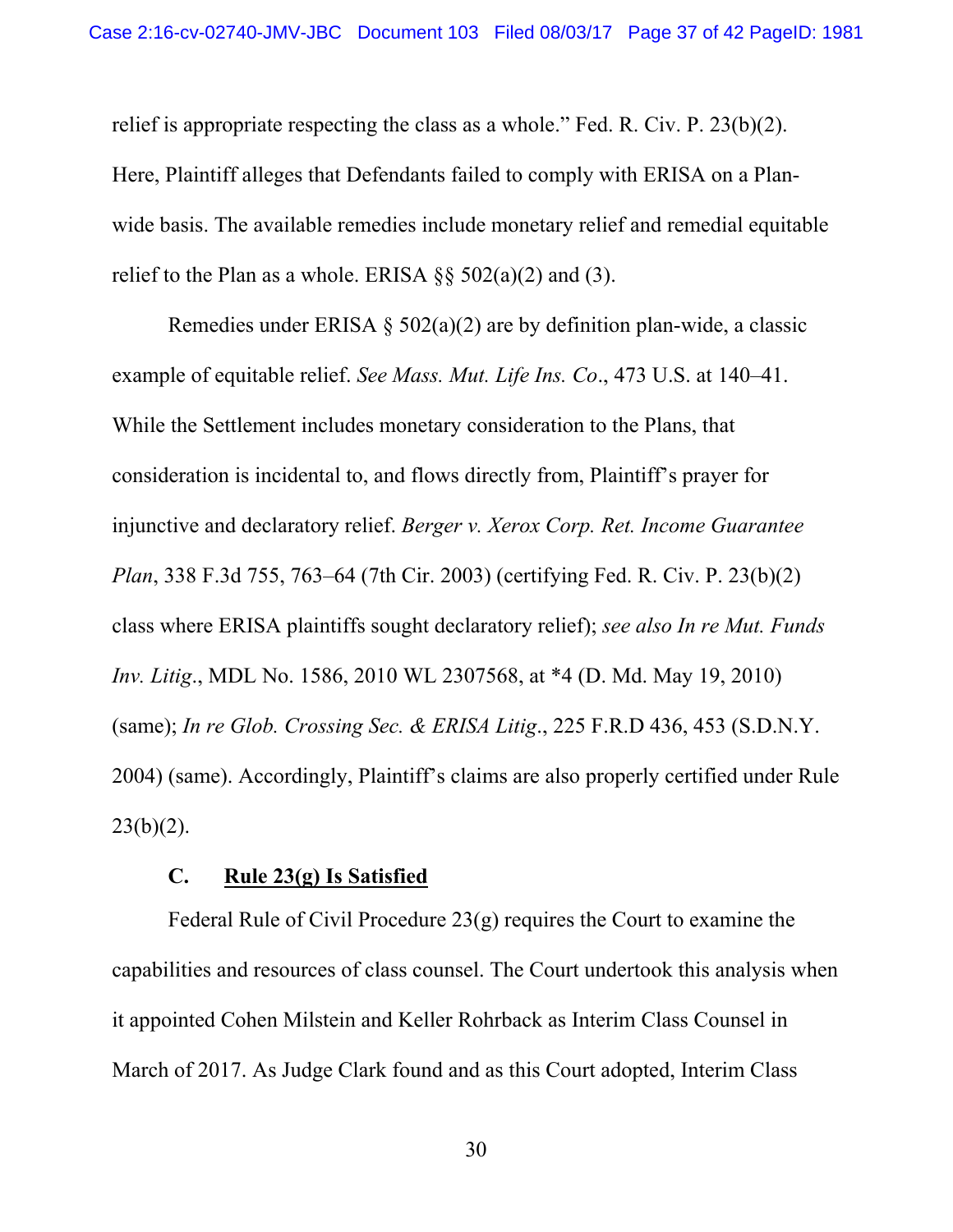Counsel "spent years researching the legislative history of the 'church plan' exemption" and sought "comprehensive protection for plaintiffs and the class" under ERISA. Dkt. 94 at 5, Dkt. 96. Moreover, Interim Class Counsel are experienced in handling class actions and other complex litigation, particularly in developing and litigating Church Plan cases. *Id*. (noting Interim Class Counsel have been "litigating 'church plan' matters since 2013" and have an "intimate knowledge of the applicable law."). Interim Class Counsel also possess sufficient resources to diligently prosecute this case on behalf of the Class. Handorf Decl. ¶ 33. Since being appointed Interim Class Counsel, Cohen Milstein and Keller Rohrback have handled all proceedings in this case, including filing the Complaint, preparing a Master Consolidated Complaint, seeking informal discovery of Plan documents and actuarial data, and mediating the case with Defendants' counsel. Interim Class Counsel manifestly satisfy the requirements of Rule 23(g) and should be named Class Counsel for the Settlement Class.

# **D. The Proposed Notice Satisfies Rules 23 and Due Process Requirements**

In order to satisfy due process considerations, notice to class members must be "reasonably calculated, under all the circumstances, to apprise interested parties of the pendency of the action and afford them an opportunity to present their objections." *Mullane v. Cent. Hanover Bank & Tr. Co*., 339 U.S. 306, 314 (1950). The proposed Class Notice attached as Exhibit 3 to the Handorf Declaration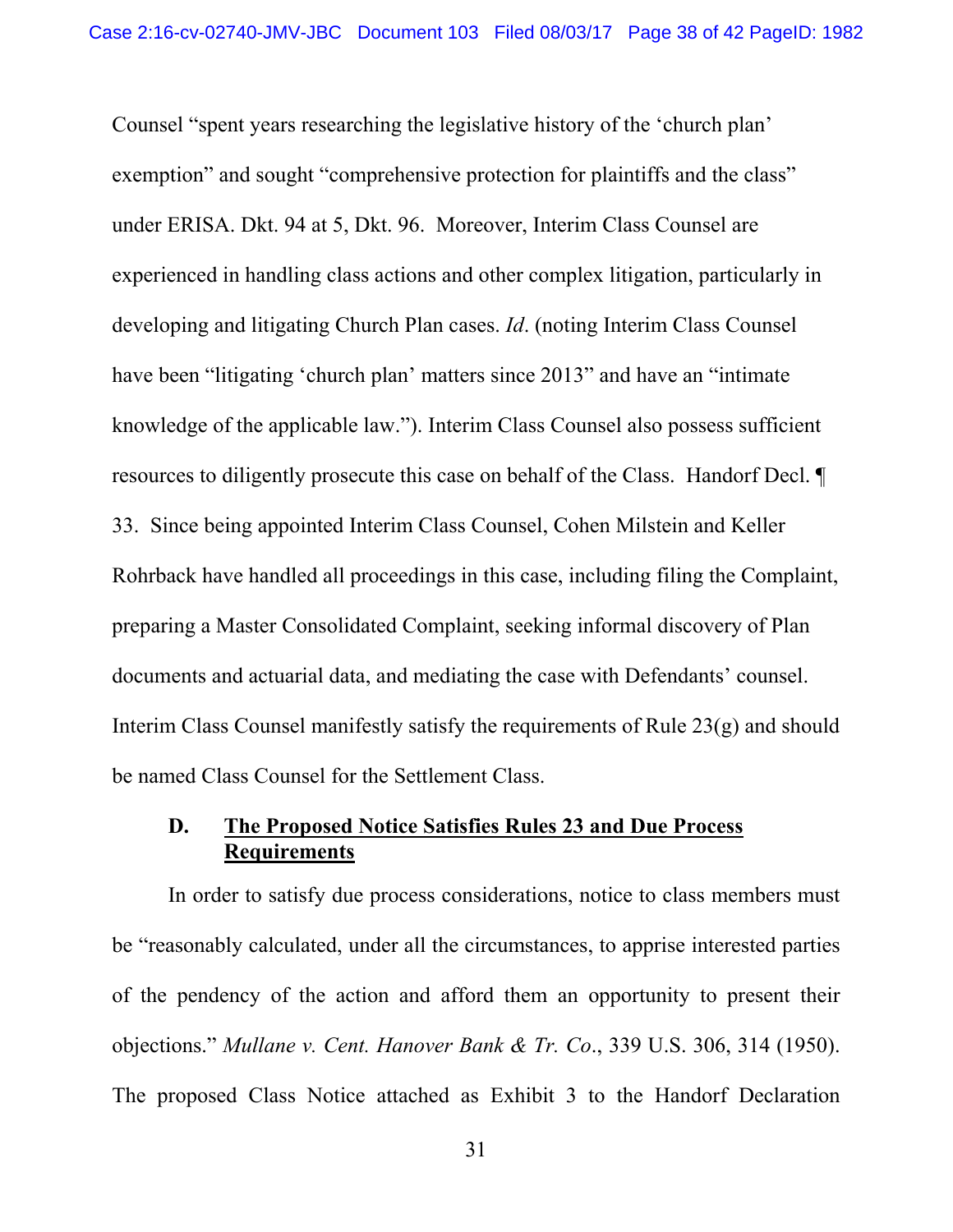describes clearly and in plain English the terms of the proposed Settlement; the considerations that caused Plaintiff and Interim Class Counsel to conclude that the Settlement is fair and adequate; the maximum attorneys' fees, expenses, and incentive awards that may be sought; the procedure for objecting to the Settlement; and the date and place of the Fairness Hearing.

With the Court's approval, the Class Notice will be mailed to each member of the Settlement Class no later than 30 days after entry of the Preliminary Approval Order. The last known addresses of members of the Class will be available from the Plan's record-keeper. In addition, the Settlement Agreement and Class Notice will be published online at www.cohenmilstein.com/saintjosephssettlement and http://www.kellersettlements.com/. These proposed forms of notice will fairly apprise members of the Class of the Settlement Agreement and their options with respect thereto, and therefore fully satisfy due process requirements. *See* Newberg on Class Actions, §§ 8.12, 8:15, 8:17, 8:28, 8:33 (5th ed. 2014). Similar Notice Plans in ERISA church settlements have been approved. Order and Final Judgment, *Lann, et al. v. Trinity Health Corp., et al.*, No. 14-CV-2237 (PJM) (D. Md. May 31, 2017), ECF No. 111; Order Finally Approving Class Settlement, *Griffith, et al. v. Providence Health & Servs., et al.*, No. C14-1720-JCC (W.D. Wash. Mar. 21, 2017), ECF No. 69.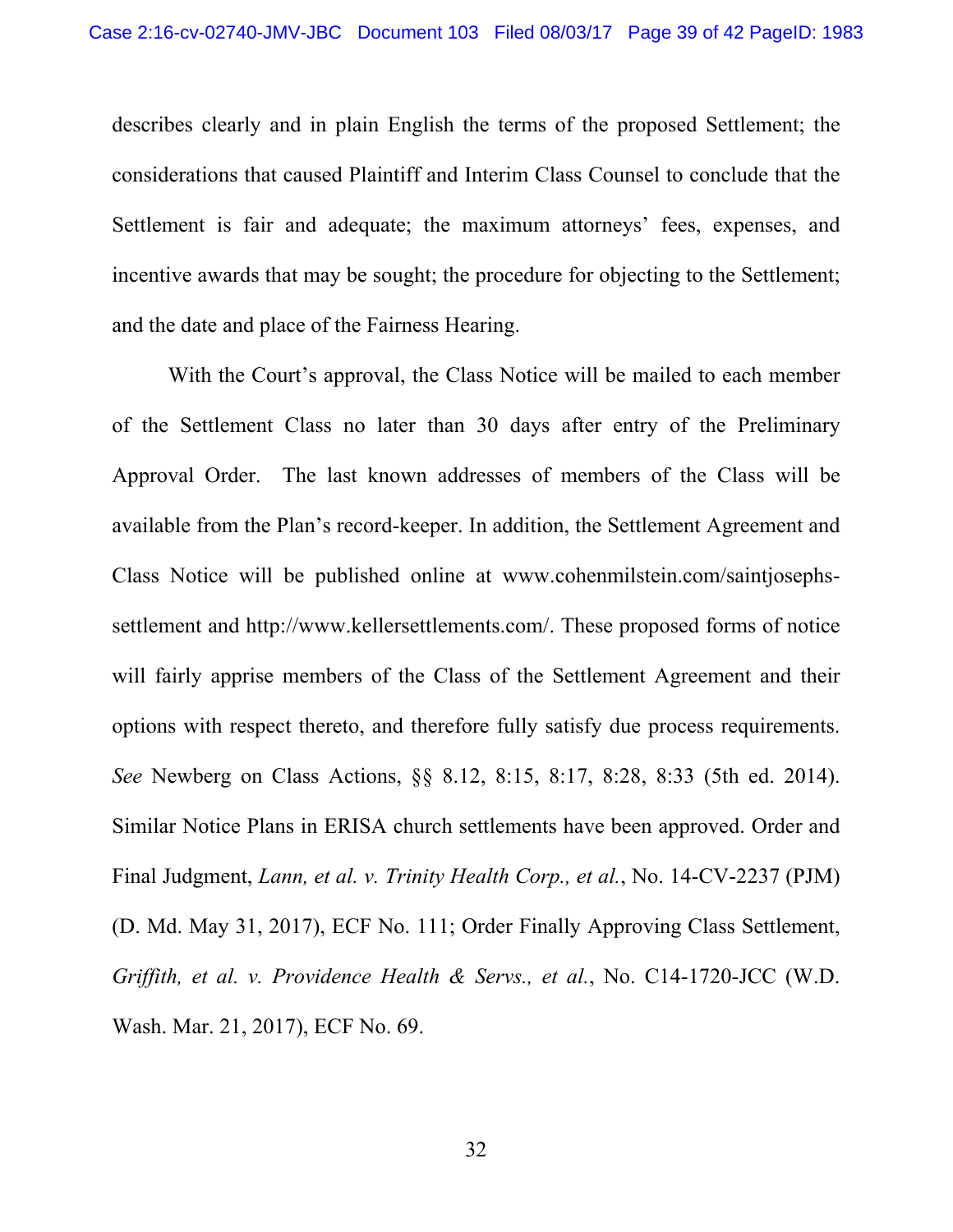### **VI. CONCLUSION**

Interim Class Counsel respectfully request that the Court grant Plaintiff's motion and (i) enter the proposed Preliminary Approval Order, which provides for notice to the Class as described herein, and (ii) set a Final Fairness Hearing, along with deadlines for Plaintiff to (a) file and serve the motion for award of attorneys' fees and expenses, and for incentive awards for Named Plaintiffs; and (b) file the motion for final approval of the proposed Settlement.

Dated: August 3, 2017 Respectfully submitted,

*/s/ Scott M. Lempert*  Scott M. Lempert, NJBN 035281995 Karen L. Handorf, *admitted pro hac vice* Michelle C. Yau, *admitted pro hac vice* Mary J. Bortscheller, *admitted pro hac vice* **COHEN MILSTEIN SELLERS & TOLL PLLC** 1100 New York Avenue, N.W., Suite 500 Washington, DC 20005 Tel.: (202) 408-4600 Fax: (202) 408-4699 Email: slempert@cohenmilstein.com khandorf@cohenmilstein.com myau@cohenmilstein.com mbortscheller@cohenmilstein.com

Laura R. Gerber, *admitted pro hac vice* Lynn Lincoln Sarko, *admitted pro hac vice*  Havila C. Unrein, *admitted pro hac vice*  **KELLER ROHRBACK L.L.P.** 1201 Third Avenue, Suite 3200 Seattle, WA 98101-3052 Tel.: (206) 623-1900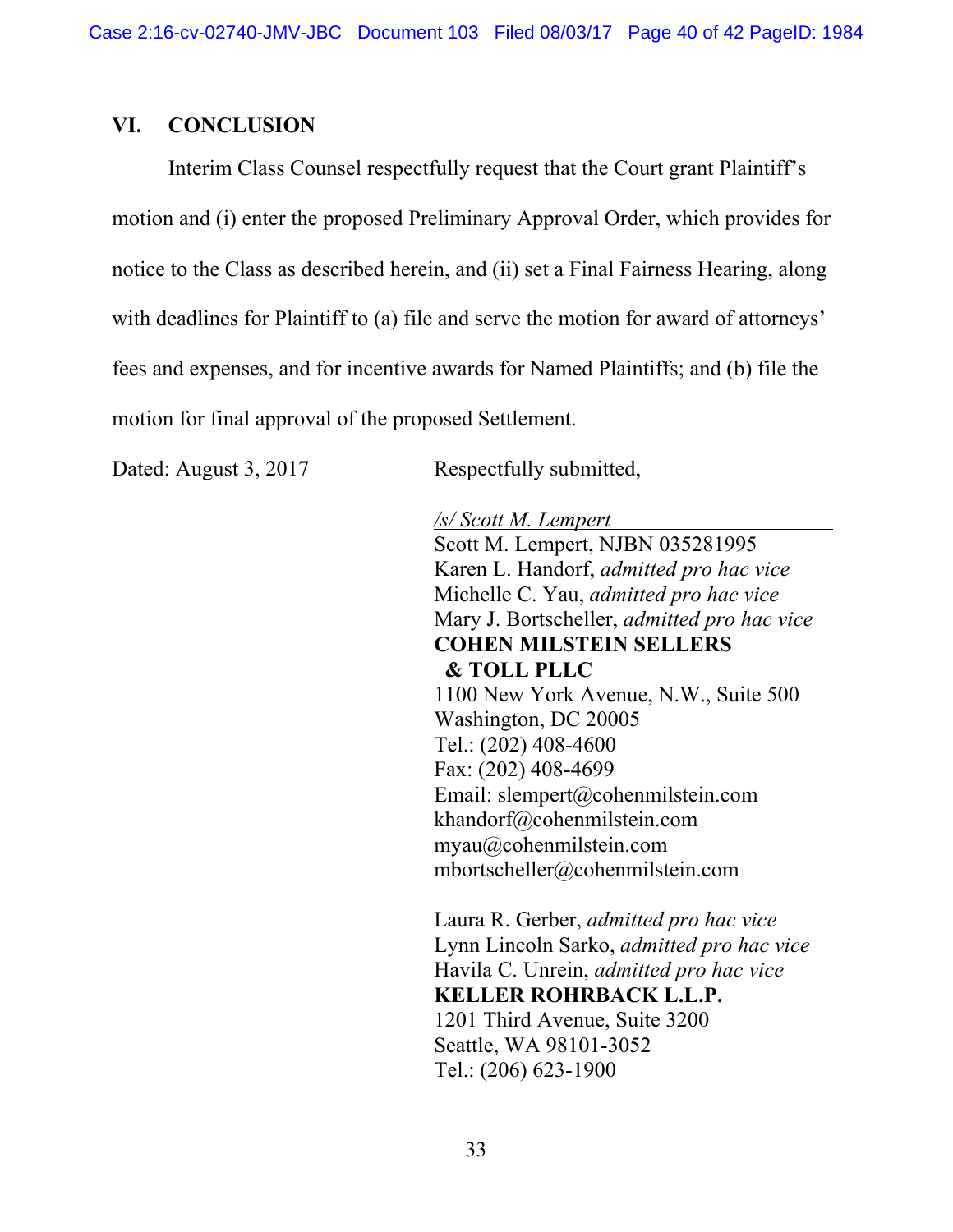Fax: (206) 623-3384 Email: lgerber@kellerrohrback.com lsarko@kellerrohrback.com hunrein@kellerrohrback.com

Ron Kilgard, *admitted pro hac vice*  **KELLER ROHRBACK L.L.P.**  3101 North Central Avenue, Suite 1400 Phoenix, AZ 85012 Tel.: (602) 248-0088 Fax: (602) 248-2822 Email: rkilgard@kellerrohrback.com

*Counsel for Plaintiff Garbaccio*